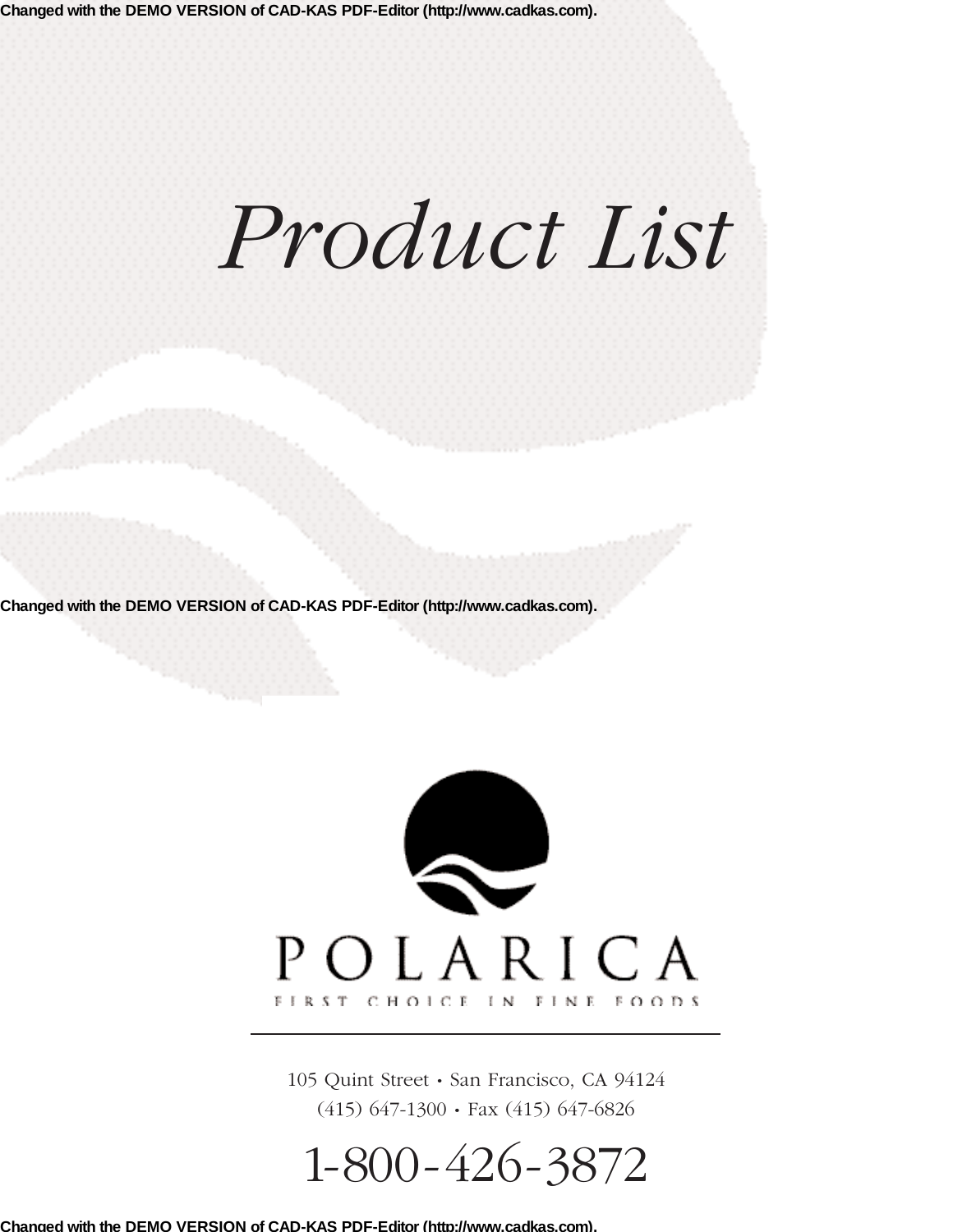*Thank you for providing Polarica with the opportunity to serve your refined requirements. Polarica, Inc. is a leading producer and supplier of fresh Game Birds, Wild Game, Wild Mushrooms, Wild Berries, Smoke House products and Caviar. Further, Polarica maintains an uncompromising standard of excellence to ensure that our clients receive the most delectable*

*products. Polarica's stellar reputation is founded on*

**Changed with the DEMO VERSION of CAD-KAS PDF-Editor (http://www.cadkas.com).**<br>Changed with the DEMO VERSION of CAD-KAS PDF-Editor (http://www.cadkas.com).

*distinguished chefs in the finest restaurants, resorts, hotels, and private clubs in the United States.*

*Please review Polarica's product list and if there is an item that you require but is not listed, call us and be assured that we will make every effort to procure it for you. Polarica's product list is a valuable reference; however, prices and package size/weights may vary do to market conditions/availability. Please confirm the price upon ordering. Thank you for your consideration.*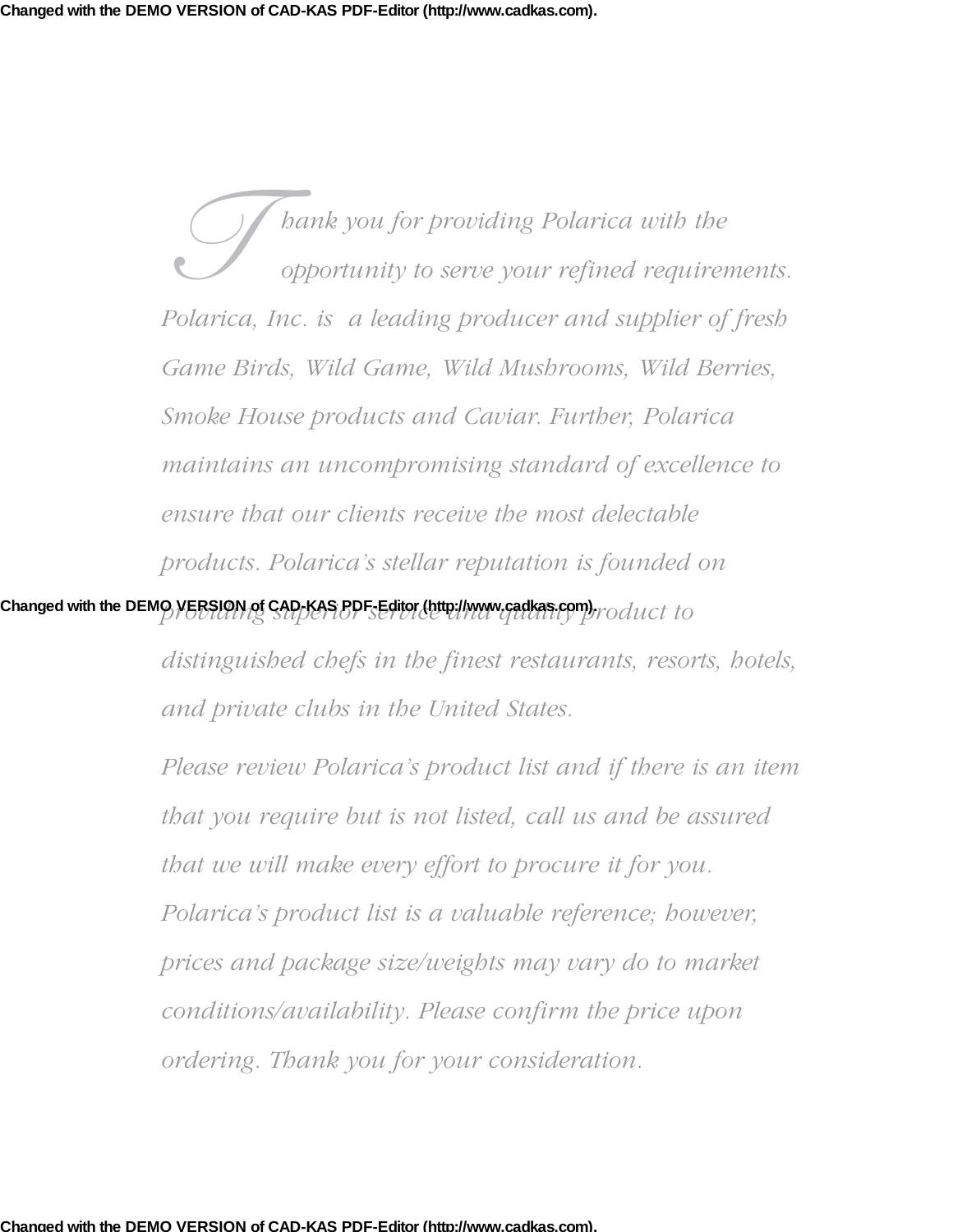### *Product List*

#### T ABLE OF C ONTENTS

| Rocky Free Range Chicken • Chicken Bones • Wild & Free Range Turkey • Quail • Squab • Poussin •<br>Capon · Partridge       |
|----------------------------------------------------------------------------------------------------------------------------|
| Pekin Ducks (Long Island Duck) • Muscovy Duck • Barbarie Duck • Moulard Duck • Goose                                       |
| Pheasant • Guinea Fowl                                                                                                     |
| Cervena (N.Z.) • Fallow Deer • Caribou/Reindeer • Antelope (Nilgai) • Elk • Buffalo • Wild Boar                            |
| Rabbit · Milk-Fed Veal · Kid Goat · Suckling Pig                                                                           |
| Rattlesnake · Frog · Turtle · Alligator                                                                                    |
| Ostrich • Kangaroo • Cajun Crawfish • Live Escargot                                                                        |
| Prosciutto DiParma • Mandrange French Ham • Maple Cured Boneless Ham                                                       |
|                                                                                                                            |
| Changed with the DEMO VERSION of CAD-KAS PDF-Editor (http://www.cadkas.com).                                               |
| Smoked Ham • Smoked Chicken • Smoked Quail • Smoked Pheasant • Smoked Duck • Smoked Goose<br>Smoked Venison • Smoked Bacon |
| Smoked Salmon • Smoked Sturgeon • Smoked Trout • Smoked Tuna • Smoked Mussels                                              |
| Fresh Beluga Malossol • Fresh Osetra Malossol • Fresh Sevruga Malossol • Baltic Golden • American Sturgeon                 |
| Fresh Duck • Goose • Assorted Truffle Products                                                                             |
|                                                                                                                            |
|                                                                                                                            |
|                                                                                                                            |
|                                                                                                                            |
|                                                                                                                            |
| Chateau Royal Specialties (Assorted Wild Game Sausages and Pastas)  15                                                     |
| Fresh Berries • Red Currant • Black Currant • Frozen Fruit Puree (Whole) • Dried Fruit & Berries                           |
|                                                                                                                            |
|                                                                                                                            |
| Wild • Cultivated                                                                                                          |
|                                                                                                                            |
|                                                                                                                            |
|                                                                                                                            |
|                                                                                                                            |
|                                                                                                                            |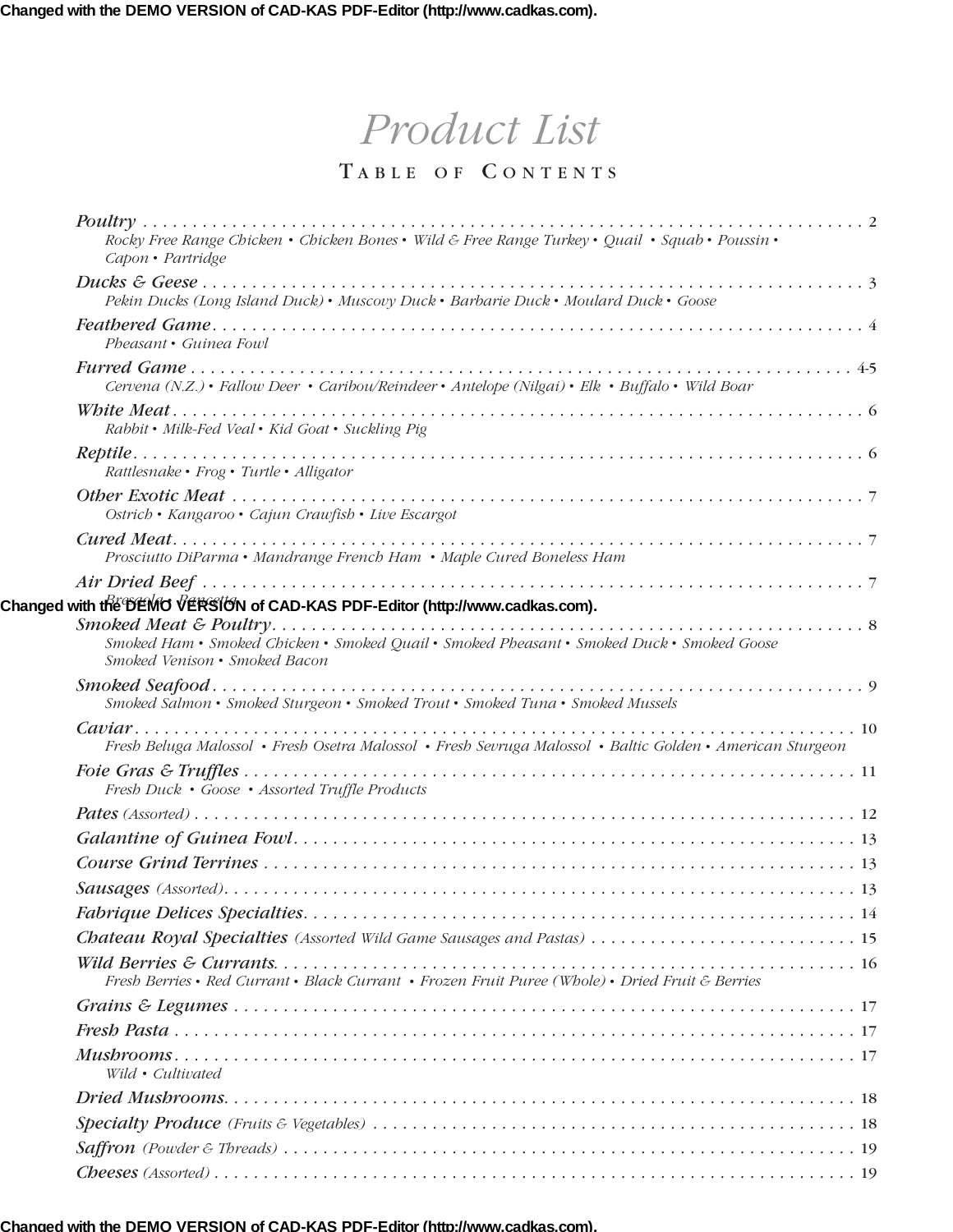*Poultry* LA VOLAILLE

| --<br>РR | $-7.7$<br>ں ر | $\sqrt{2}$ | ∼<br>$\bot$ |  |  |
|----------|---------------|------------|-------------|--|--|
|          |               |            |             |  |  |

#### California Grown Free Range Chicken

Polarica's Free-Range Chickens have 20% less fat than the average USDA Broiler and are very tender with a succulent taste. All chickens are natural, FREE of antibiotics & growth stimulants and "air-chilled" (air chilling process preserves the natural flavor and inhibits bacterial growth).

Free Range Chicken *(Les Poulets)*

|                                                                                                                                                                   | Airline Range Breast 10/pk 10pk/cs 9 oz ea 5.95/lb                                                                                  |  |         |
|-------------------------------------------------------------------------------------------------------------------------------------------------------------------|-------------------------------------------------------------------------------------------------------------------------------------|--|---------|
|                                                                                                                                                                   |                                                                                                                                     |  |         |
| Wild & Free Range Turkeys (Les Dindes)                                                                                                                            |                                                                                                                                     |  |         |
|                                                                                                                                                                   |                                                                                                                                     |  |         |
|                                                                                                                                                                   |                                                                                                                                     |  |         |
|                                                                                                                                                                   | Breast B/0 1/pk 15/cs 2-3 lb ea 12.20/lb                                                                                            |  |         |
| <b>Quail</b> (Les Cailles)                                                                                                                                        |                                                                                                                                     |  |         |
|                                                                                                                                                                   |                                                                                                                                     |  |         |
|                                                                                                                                                                   |                                                                                                                                     |  |         |
| Changed with the DEMO VERSION of CAD-KAS PDF-Editor (http://www.cadkas.com).<br>Changed with the DEMO VERSION of CAD-KAS Bolleless ditor (http://www.cadkas.com). |                                                                                                                                     |  |         |
|                                                                                                                                                                   |                                                                                                                                     |  |         |
|                                                                                                                                                                   |                                                                                                                                     |  |         |
|                                                                                                                                                                   |                                                                                                                                     |  |         |
|                                                                                                                                                                   | Whole $\ldots$ $\ldots$ $\ldots$ $\ldots$ $\ldots$ $\ldots$ $\ldots$ $\ldots$ $\ldots$ $\ldots$ $\ldots$ $\ldots$ $\ldots$ $\ldots$ |  | 9.05/lb |
|                                                                                                                                                                   |                                                                                                                                     |  | Call    |
|                                                                                                                                                                   | Airline Breast. 2/pk 50/cs. 4 oz ea 7.25 ea                                                                                         |  |         |
|                                                                                                                                                                   |                                                                                                                                     |  |         |
|                                                                                                                                                                   |                                                                                                                                     |  |         |
|                                                                                                                                                                   |                                                                                                                                     |  |         |
|                                                                                                                                                                   |                                                                                                                                     |  |         |

#### *\* Special Order*

*To Order Call 1-800-426-3872* • PRICES SUBJECT TO CHANGE 2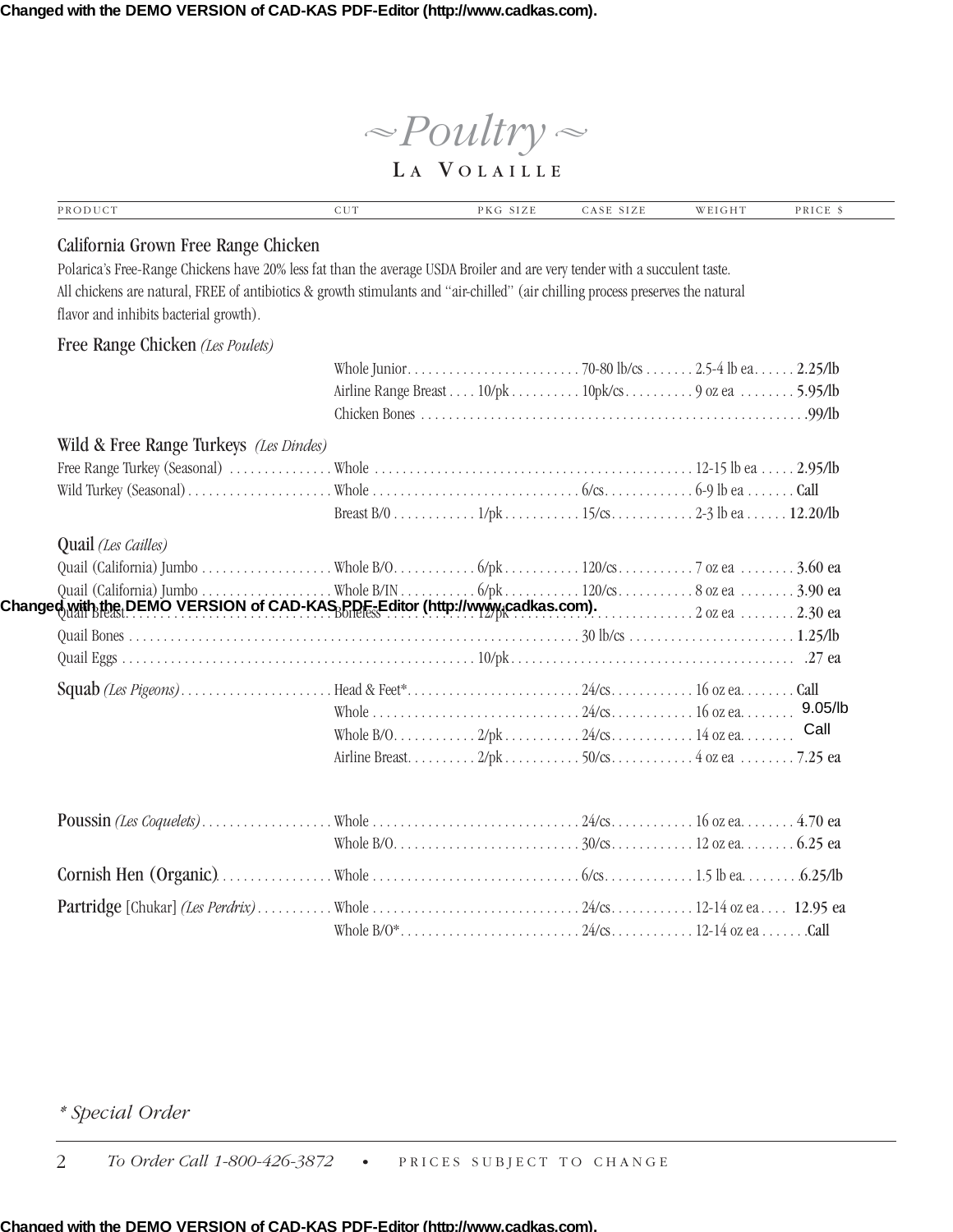### *Ducks & Geese*

#### LES CANARDS ET LES OIES

| PRODUCT                                                                                                                                                                                    | CUT | PKG SIZE                                                                    | CASE SIZE | WEIGHT | PRICE \$ |
|--------------------------------------------------------------------------------------------------------------------------------------------------------------------------------------------|-----|-----------------------------------------------------------------------------|-----------|--------|----------|
| Pekin Duck (Long Island Duck) (Les Canards de Long Island)                                                                                                                                 |     |                                                                             |           |        |          |
| Fresh and excellent quality, Pekin Ducks are all natural (corn fed).                                                                                                                       |     |                                                                             |           |        |          |
|                                                                                                                                                                                            |     |                                                                             |           |        |          |
|                                                                                                                                                                                            |     |                                                                             |           |        |          |
| <b>Muscovy Duck</b>                                                                                                                                                                        |     |                                                                             |           |        |          |
| All natural and California grown, Muscovy Ducks contain much less fat than most ducks and are exceptionally flavorful.                                                                     |     |                                                                             |           |        |          |
|                                                                                                                                                                                            |     |                                                                             |           |        |          |
|                                                                                                                                                                                            |     | Breast B/O 4( $\frac{\sqrt{2}}{3}$ )/pk 10pk/cs 7-8 oz ea(1/2)brst 12.90/lb |           |        |          |
|                                                                                                                                                                                            |     |                                                                             |           |        |          |
| Muscovy Legs (Hen) $\ldots \ldots \ldots \ldots \ldots$ Legs $\ldots \ldots \ldots \ldots \ldots \ldots$ 12/pk $\ldots \ldots \ldots \ldots$ 6pk/cs $\ldots \ldots \ldots \ldots$ 5 lb pk. |     |                                                                             |           |        |          |
|                                                                                                                                                                                            |     |                                                                             |           |        |          |
|                                                                                                                                                                                            |     |                                                                             |           |        |          |
|                                                                                                                                                                                            |     |                                                                             |           |        |          |
|                                                                                                                                                                                            |     |                                                                             |           |        |          |
|                                                                                                                                                                                            |     |                                                                             |           |        |          |
|                                                                                                                                                                                            |     |                                                                             |           |        |          |
|                                                                                                                                                                                            |     |                                                                             |           |        |          |
|                                                                                                                                                                                            |     |                                                                             |           |        |          |
|                                                                                                                                                                                            |     |                                                                             |           |        |          |
|                                                                                                                                                                                            |     |                                                                             |           |        |          |
|                                                                                                                                                                                            |     |                                                                             |           |        |          |
|                                                                                                                                                                                            |     |                                                                             |           |        |          |
|                                                                                                                                                                                            |     |                                                                             |           |        |          |
|                                                                                                                                                                                            |     |                                                                             |           |        |          |
|                                                                                                                                                                                            |     |                                                                             |           |        |          |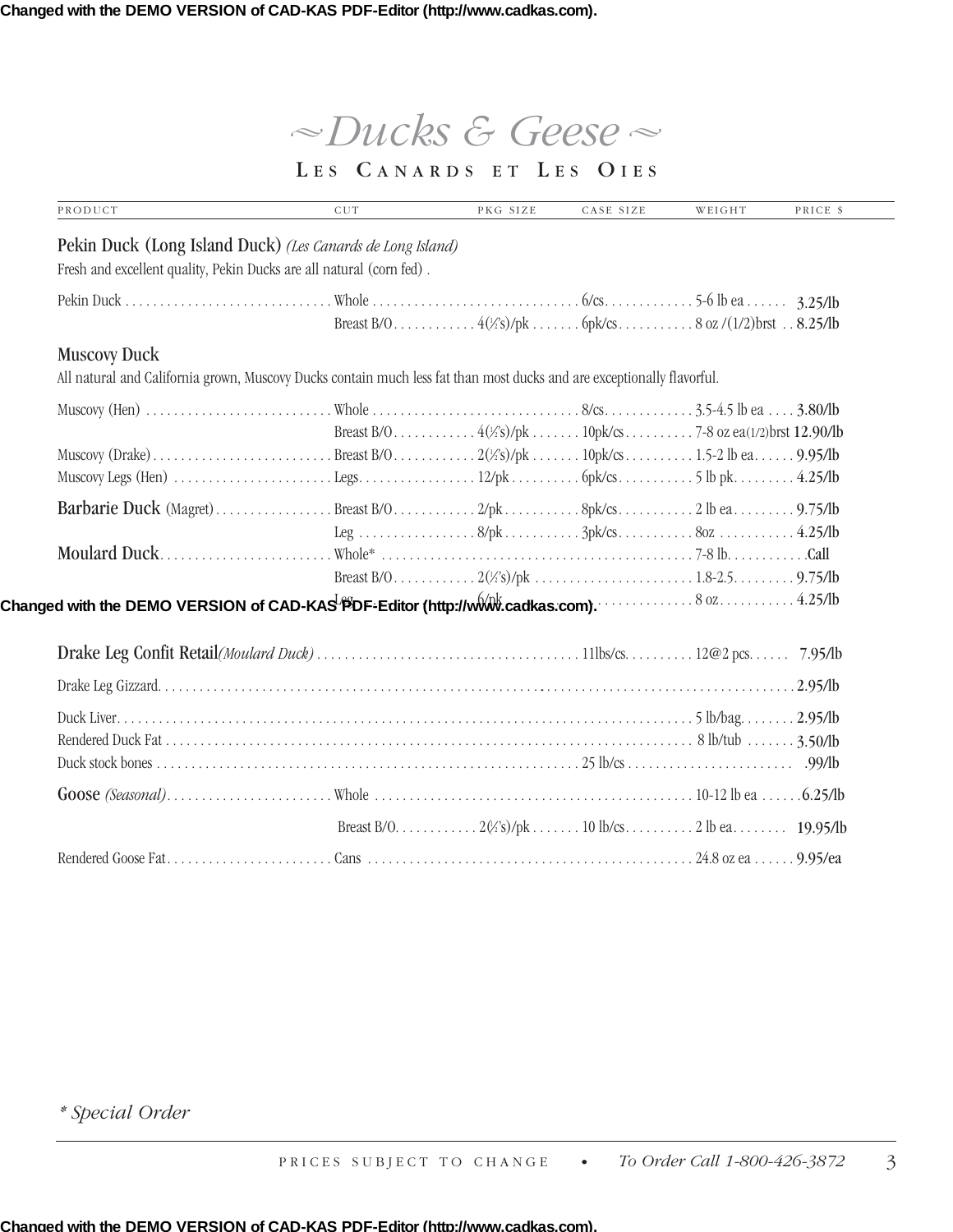# *Feathered Game Birds*

#### LES GIBIERS A PLUMES

| PRC<br>1111 | TT.<br>◡ | . | $\cdots$ | <b>TTH</b><br>W. | P R L |  |
|-------------|----------|---|----------|------------------|-------|--|
|             |          |   |          |                  |       |  |

#### Pheasant *(Les Faisans)*

Available year round, Polarica's pheasants are raised naturally, without growth hormones or antibiotics. Fresh or Frozen.

| Pheasant (baby) $\ldots$ $\ldots$ $\ldots$ $\ldots$ $\ldots$ $\ldots$ $\ldots$ $\ldots$ $\ldots$ $\ldots$ $\ldots$ $\ldots$ $\ldots$ $\ldots$ $\ldots$ $\ldots$ $\ldots$ $\ldots$ $\ldots$ $\ldots$ $\ldots$ $\ldots$ $\ldots$ $\ldots$ $\ldots$ $\ldots$ $\ldots$ $\ldots$ $\ldots$ $\ldots$ $\ldots$ $\ldots$ $\ldots$ $\ldots$ |  |  |  |
|-----------------------------------------------------------------------------------------------------------------------------------------------------------------------------------------------------------------------------------------------------------------------------------------------------------------------------------|--|--|--|
|                                                                                                                                                                                                                                                                                                                                   |  |  |  |
|                                                                                                                                                                                                                                                                                                                                   |  |  |  |

#### Guinea Fowl - African Pheasant *(Les Pintades)*

A true specialty! Pintella Farms imports premium egg-laying hens and cocks from Amboise, France. Raised in clean Canadian air, the Fowl are feed only a natural grain with not growth stimulants. Each week, Pintella process a flock of 12 week old birds--providing consistency in tenderness and flavor--then air-freights the product directly to Polarica's San Francisco plant. The result is the highest quality Guinea Fowl available!

| Guinea Fowl $\ldots$ $\ldots$ $\ldots$ $\ldots$ $\ldots$ $\ldots$ $\ldots$ $\ldots$ Airline Breast. $\ldots$ $\ldots$ $\frac{4(\frac{1}{2})}{pk}$ $\ldots$ $\ldots$ $\ldots$ $\ldots$ $\ldots$ $\ldots$ $\frac{7}{9}$ oz ea. $\ldots$ $\ldots$ 12.50/lb |  |  |
|---------------------------------------------------------------------------------------------------------------------------------------------------------------------------------------------------------------------------------------------------------|--|--|

*NOTE: Other sizes of whole Guineas are available by special order.*

#### **Changed with the DEMO VERSION of CAD-KAS PDF-Editor (http://www.cadkas.com).**

*Furred Game*

#### LES GIBIERS A FOURRURE

| PRODIIC | CUT | $   -$<br>7 L L | <b>TITUT</b><br>TZE<br>$\overline{\phantom{0}}$ | $T$ T T $T$<br>W.<br>$\epsilon$ . $\epsilon$ | $P \, R \, I \, C \, P$<br>$\sim$ 1. |  |
|---------|-----|-----------------|-------------------------------------------------|----------------------------------------------|--------------------------------------|--|
|         |     |                 |                                                 |                                              |                                      |  |

#### Cervena[New Zealand] *(Le Chevreul)*

Cervena, N.Z. farm raised Venison is the highest quality meat and is packaged under the most stringent industry standards and regulations. Cervena Venison is "free-range" and free of steroids and hormones. Cervena is air freighted to Polarica's San Francisco plant and is available, fresh year round. We proudly guarantee Cervena's consistency, texture, taste, appearance and tenderness.

|  |  | Standard Striploin. 1/pk 40 lb/cs. 3-4 lb ea 22.95/lb |
|--|--|-------------------------------------------------------|
|  |  | N.Y. Striploin 2/pk 30-40 lb/cs 10-12 oz ea 22.95/lb  |
|  |  | Tenderloin. 2/pk 30 lb/cs. 1-1.5 lb ea. 24.95/lb      |
|  |  |                                                       |
|  |  |                                                       |
|  |  |                                                       |
|  |  | Osso Bucco 6-8/pk 40 lb/cs. 7-10 oz ea. 8.95/lb       |
|  |  |                                                       |
|  |  |                                                       |
|  |  |                                                       |
|  |  |                                                       |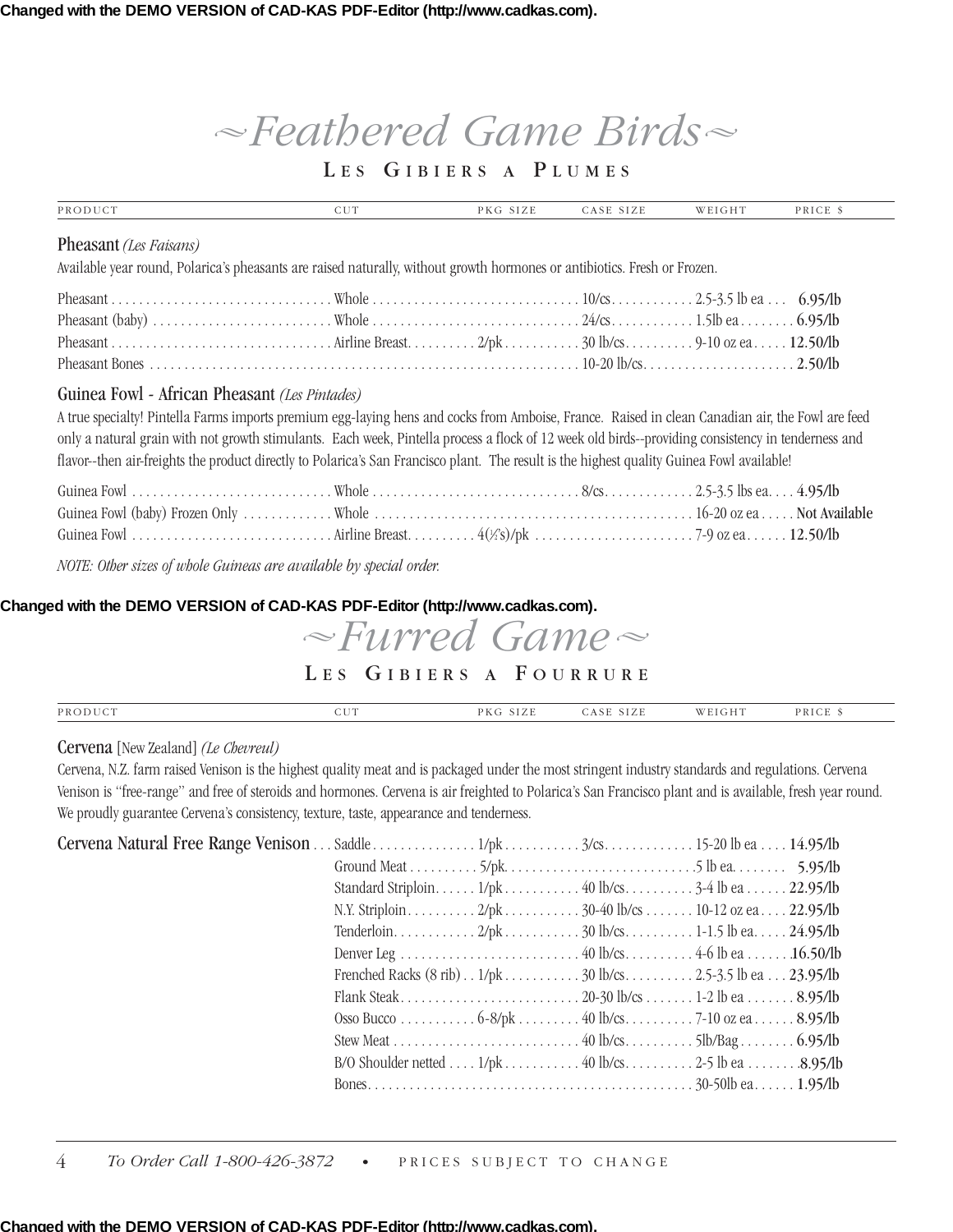| PRODUCT                                                                        | CUT                                                      | PKG SIZE | CASE SIZE | WEIGHT | PRICE \$ |
|--------------------------------------------------------------------------------|----------------------------------------------------------|----------|-----------|--------|----------|
|                                                                                |                                                          |          |           |        |          |
| (Le Daim)                                                                      |                                                          |          |           |        |          |
|                                                                                |                                                          |          |           |        |          |
|                                                                                | Striploin Standard. 1/pk 40 lb/cs 2.5-4 lb ea. 2.4.95/lb |          |           |        |          |
|                                                                                | Tenderloin. 2/pk 30 lb/cs. 13-15 oz ea 25.95/lb          |          |           |        |          |
|                                                                                | Denver Striploin 1/pk 30 lb/cs. 2-3 lb ea 17.95/lb       |          |           |        |          |
|                                                                                |                                                          |          |           |        |          |
| Buffalo (le Buffle) $\ldots \ldots \ldots \ldots \ldots \ldots$                | NY Striploin. 1/pk 50 lb/cs. 8-10 lb ea 15.95/lb         |          |           |        |          |
|                                                                                | Tenderloin. 1/pk 50 lb/cs. 4-6 lb ea 26.95/lb            |          |           |        |          |
|                                                                                | Rib Eye 1/pk 50 lb/cs 8-10 lb ea 14.95/lb                |          |           |        |          |
|                                                                                | Top Sorloin 1/pk 40 lb/cs 6-9 lb ea 10.95/lb             |          |           |        |          |
|                                                                                |                                                          |          |           |        |          |
|                                                                                |                                                          |          |           |        |          |
|                                                                                |                                                          |          |           |        |          |
|                                                                                |                                                          |          |           |        |          |
|                                                                                |                                                          |          |           |        |          |
|                                                                                |                                                          |          |           |        |          |
|                                                                                |                                                          |          |           |        |          |
| Changedwyith the DEMO, VERSION of GAD KAS iRB5 Editor (http://www.cadkas-com). |                                                          |          |           |        |          |
|                                                                                |                                                          |          |           |        |          |
|                                                                                | Frenched Rack 1/pk 30/cs 1.5-3 lb ea. 13.95/lb           |          |           |        |          |
|                                                                                | Hind Leg 1/pk 40/cs 6-10 lb ea 5.95/lb                   |          |           |        |          |

*\* Special Order (KOBE and Sterling Silver Beef also available in choice cuts)*

PRICES SUBJECT TO CHANGE • *To Order Call 1-800-426-3872* 5

Shoulder . . . . . . . . . . . . . 1/pk . . . . . . . . . . . 50 lb/cs. . . . . . . . . . 5 lb ea . . . . . . . . . 5.95/lb Tenderloin. . . . . . . . . . . . 5/pk . . . . . . . . . . . 30/cs. . . . . . . . . . . . 1-3 lb ea . . . . . . 13.95/lb Striploin Silver Off . . . . . 2/pk . . . . . . . . . . . 50 lb/cs. . . . . . . . . . 2-3 lb ea . . . . . . 12.95/lb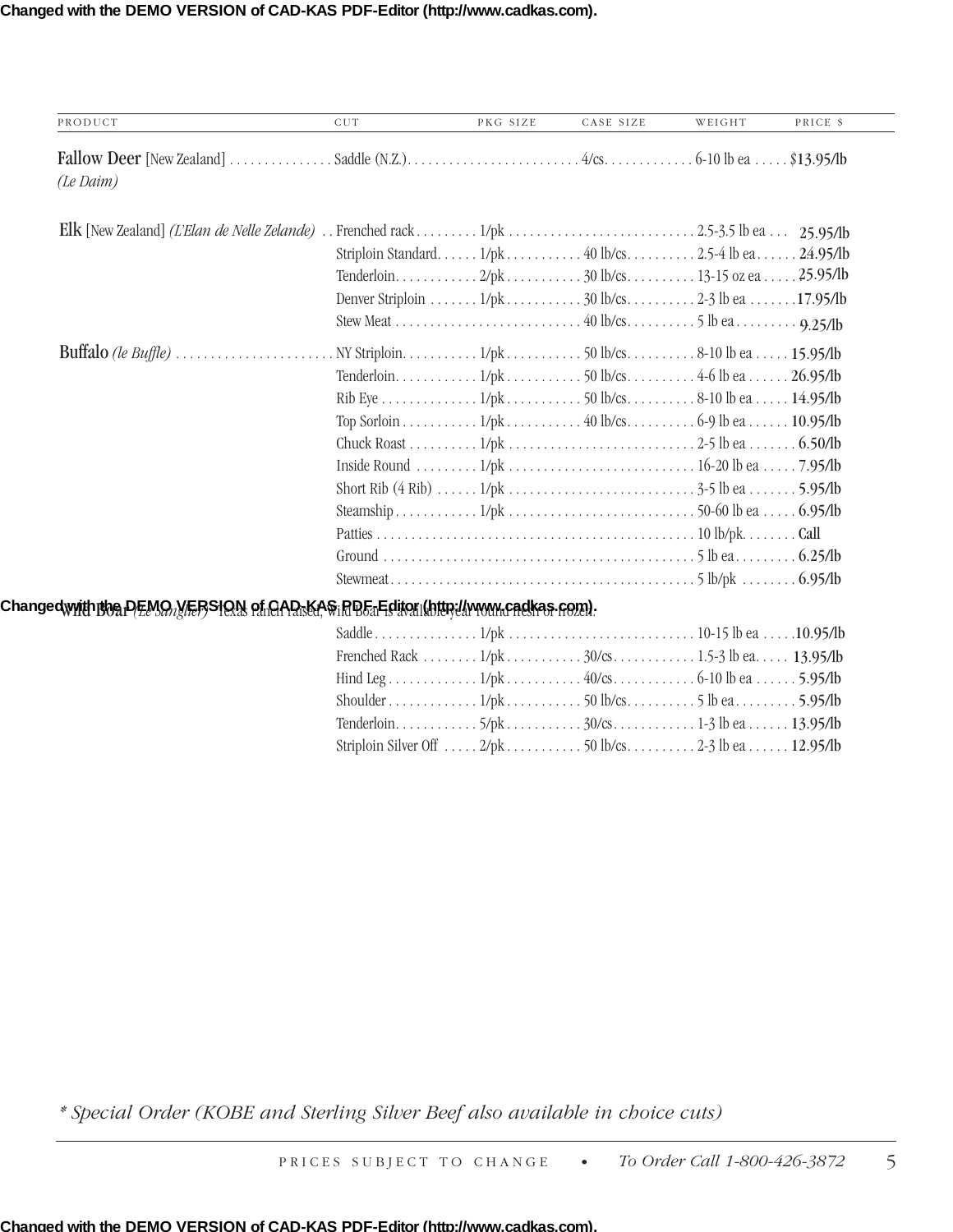### *White Meat*

#### LES VIANDES BLANCHES

| PRODUCT                                                                                     | CUT                                    | PKG SIZE | CASE SIZE | WEIGHT                    | PRICE \$ |
|---------------------------------------------------------------------------------------------|----------------------------------------|----------|-----------|---------------------------|----------|
|                                                                                             |                                        |          |           |                           |          |
|                                                                                             |                                        |          |           |                           |          |
|                                                                                             |                                        |          |           |                           |          |
|                                                                                             |                                        |          |           |                           |          |
|                                                                                             |                                        |          |           |                           |          |
|                                                                                             |                                        |          |           |                           |          |
|                                                                                             |                                        |          |           |                           |          |
|                                                                                             |                                        |          |           |                           |          |
|                                                                                             |                                        |          |           |                           |          |
|                                                                                             | Noisette 4/pk 30/cs 6-8 oz ea 12.95/lb |          |           |                           |          |
| Goat*                                                                                       |                                        |          |           | . 28 - 34 lb ea $3.99/1b$ |          |
|                                                                                             |                                        |          |           |                           |          |
|                                                                                             |                                        |          |           |                           |          |
| Changed with the DEMO VERSION of CAD-KAS PRFileditor (http://www.cadkas.com). 2 lb ea. Call |                                        |          |           |                           |          |

*Reptile*

| PRODUCT | CUT | CASE SIZE | WEIGHT | PRICE \$ |
|---------|-----|-----------|--------|----------|
|         |     |           |        |          |
|         |     |           |        |          |
|         |     |           |        |          |
|         |     |           |        |          |

*\* Special Order*

*To Order Call 1-800-426-3872* • PRICES SUBJECT TO CHANGE 6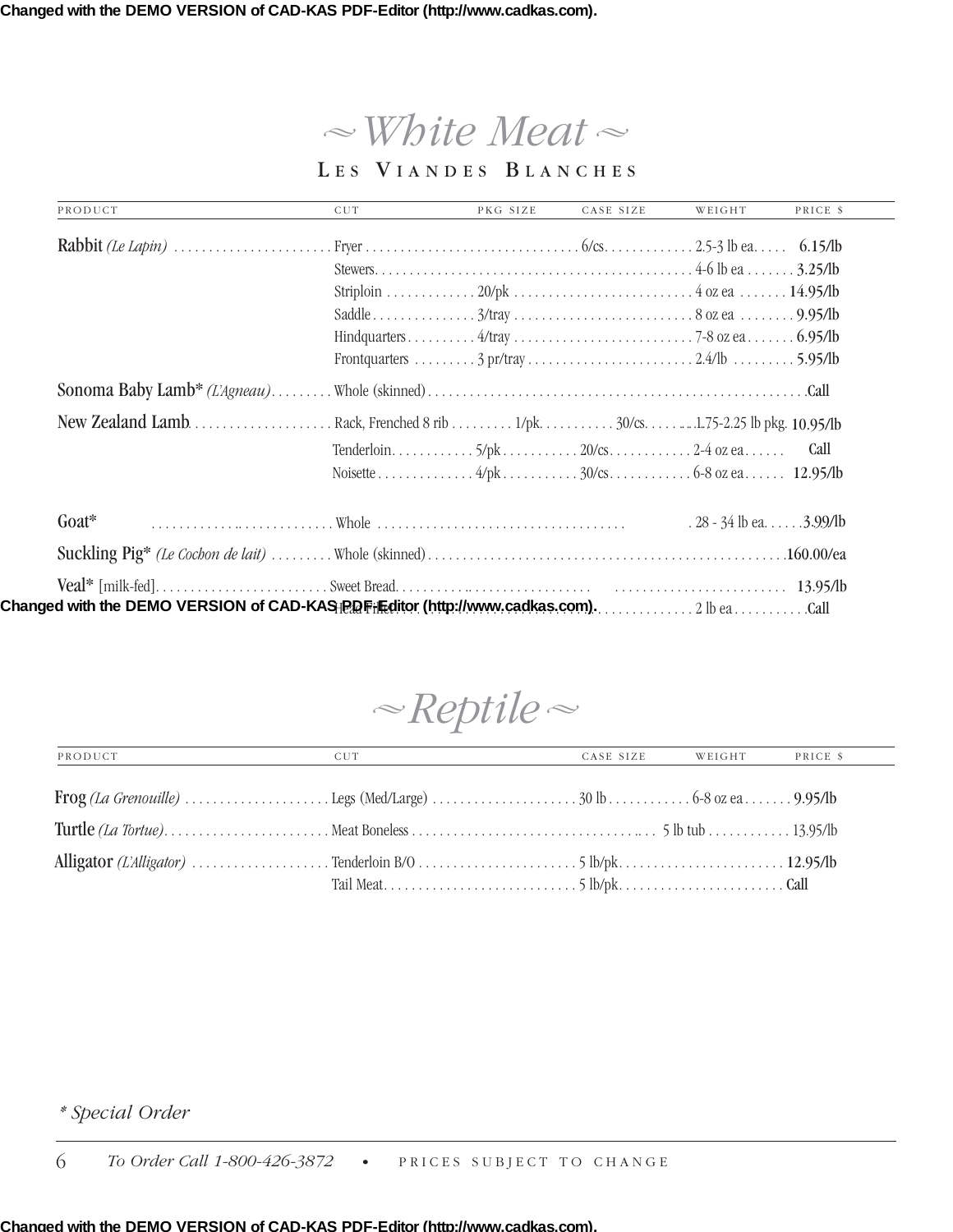# *Other Exotic Meat*

### LES AUTRES VIANDES EXOTIQUES

| PRODUCT                                                                                                                         | CUT | PKG SIZE | CASE SIZE                                                                                                   | PRICE \$ |
|---------------------------------------------------------------------------------------------------------------------------------|-----|----------|-------------------------------------------------------------------------------------------------------------|----------|
| <b>Ostrich</b> ( <i>L'Autruche</i> ) Extremely low in Fat, the Ostrich is consider the "New, Healthy Meat" of the 21st Century! |     |          |                                                                                                             |          |
|                                                                                                                                 |     |          |                                                                                                             |          |
|                                                                                                                                 |     |          |                                                                                                             |          |
|                                                                                                                                 |     |          |                                                                                                             |          |
|                                                                                                                                 |     |          | Egg Jumbo $\dots \dots \dots 5.6$ lb/pk $\dots \dots$ Seasonal $\dots \dots \dots \dots \dots \dots$ . Call |          |
|                                                                                                                                 |     |          |                                                                                                             |          |
|                                                                                                                                 |     |          |                                                                                                             |          |
|                                                                                                                                 |     |          |                                                                                                             |          |
|                                                                                                                                 |     |          |                                                                                                             |          |
|                                                                                                                                 |     |          |                                                                                                             |          |

*Cured Meat*

#### $R$  Changed with the DEMO VERSION of CAD-KAS PDF-ENttor (http://www.cadkas.com). E S

| PRODUCT | PKG SIZE CASE SIZE WEIGHT PRICE \$ |  |
|---------|------------------------------------|--|
|         |                                    |  |
|         |                                    |  |
|         |                                    |  |
|         |                                    |  |

*Air Dried Beef*

| PRODUCT | <b>CHT</b> | WEIGHT | PRICE \$ |
|---------|------------|--------|----------|
|         |            |        |          |
|         |            |        |          |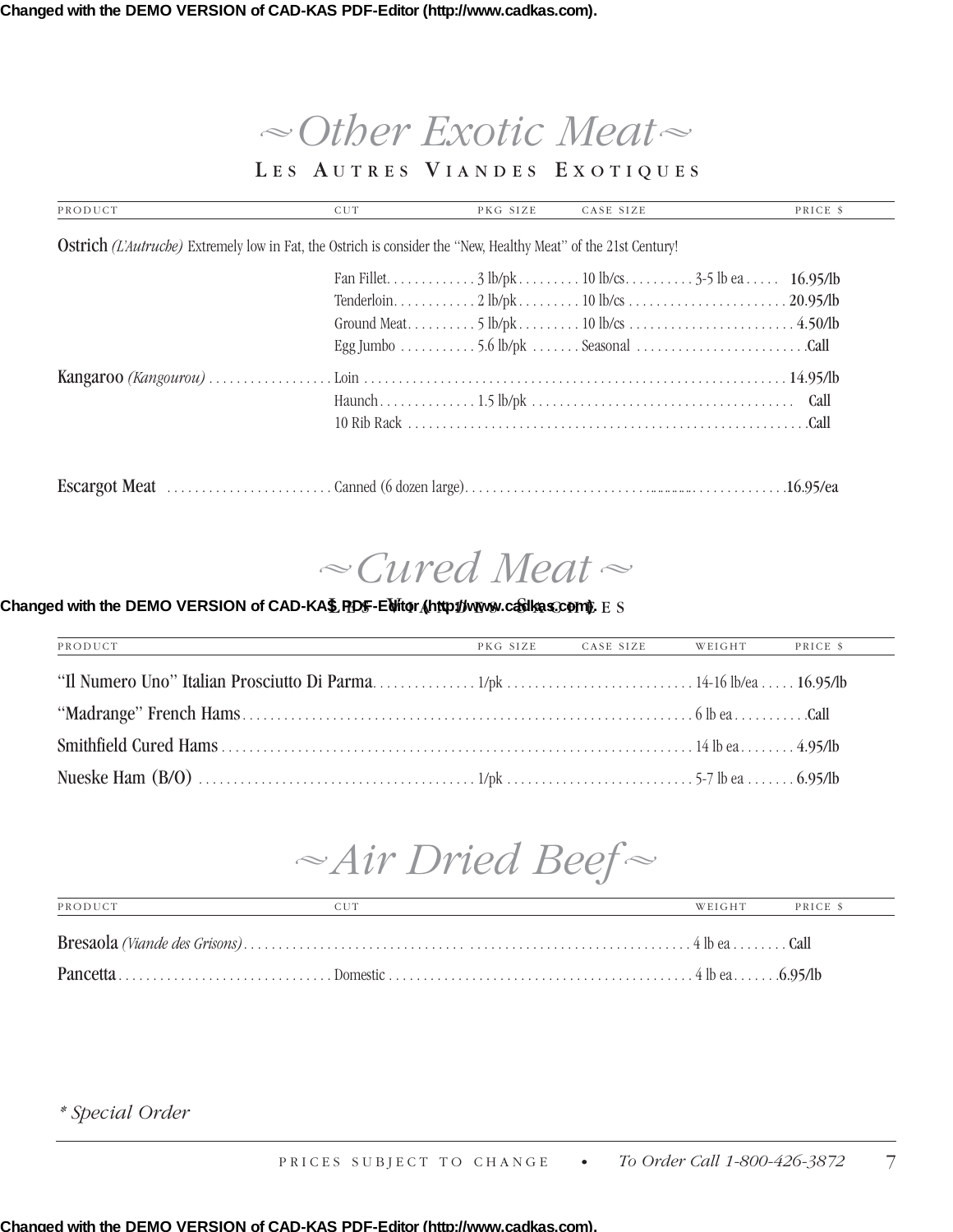*Smoked Meat & Poultry*

#### LES PRODUITS FUMES

*Custom Smoke is available on most of our products including such items as Caribou, Venison, poussin, whole Ducks, partridges. Please call us for additional information on items not listed below.*

| PRODUCT                                                                                                                                                        | CUT                                             | PKG SIZE | CASE SIZE | WEIGHT | PRICE \$ |
|----------------------------------------------------------------------------------------------------------------------------------------------------------------|-------------------------------------------------|----------|-----------|--------|----------|
|                                                                                                                                                                |                                                 |          |           |        |          |
|                                                                                                                                                                |                                                 |          |           |        |          |
|                                                                                                                                                                |                                                 |          |           |        |          |
|                                                                                                                                                                | Breast Netted B/O 6/pk 40 lb/cs 8 oz ea 6.95/lb |          |           |        |          |
|                                                                                                                                                                |                                                 |          |           |        |          |
|                                                                                                                                                                |                                                 |          |           |        |          |
| Smoked Turkey*                                                                                                                                                 |                                                 |          |           |        |          |
| Changed with the DEMO VERSION of CAD-KAS, PDF-Editor (http://www.cadkas.com).<br>Changed with the DEMO VERSION of CAD-KAS, PDF-Editor (http://www.cadkas.com). |                                                 |          |           |        |          |
|                                                                                                                                                                |                                                 |          |           |        |          |
|                                                                                                                                                                |                                                 |          |           |        |          |
|                                                                                                                                                                |                                                 |          |           |        |          |
|                                                                                                                                                                |                                                 |          |           |        |          |
|                                                                                                                                                                |                                                 |          |           |        |          |
|                                                                                                                                                                |                                                 |          |           |        |          |
|                                                                                                                                                                |                                                 |          |           |        |          |

*\* Special Order*

*To Order Call 1-800-426-3872* • PRICES SUBJECT TO CHANGE 8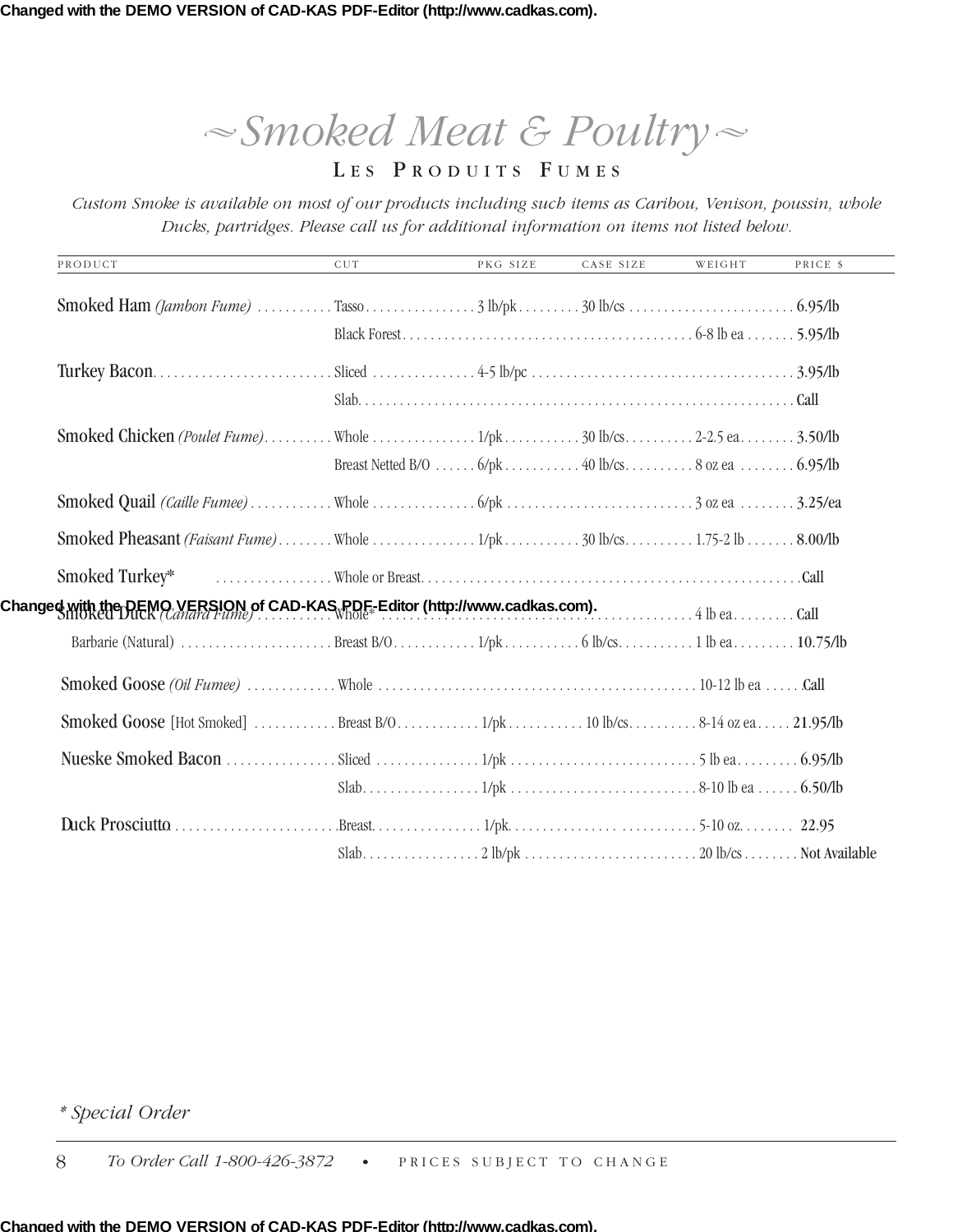*Smoked Seafood*

LES POISSONS FUMES

*Custom Smoke is available on most seafood products. Please call us for additional information on items not listed below.*

| PRODUCT                  | CUT | WEIGHT<br>PRICE \$                                                                 |
|--------------------------|-----|------------------------------------------------------------------------------------|
|                          |     | Smoked Alaskan Salmon (15.95/lb) Since the Street Street Alaskan Salmon (15.95/lb) |
|                          |     |                                                                                    |
| (Saumon Fume) [La Rocca] |     |                                                                                    |
| (Esturgeion Fume Afoid)  |     |                                                                                    |
|                          |     |                                                                                    |
|                          |     |                                                                                    |
|                          |     |                                                                                    |
|                          |     |                                                                                    |
| (Anguille de N.Z.Fumee)  |     |                                                                                    |
| (Moules Fummes de N.Z.)  |     |                                                                                    |
|                          |     |                                                                                    |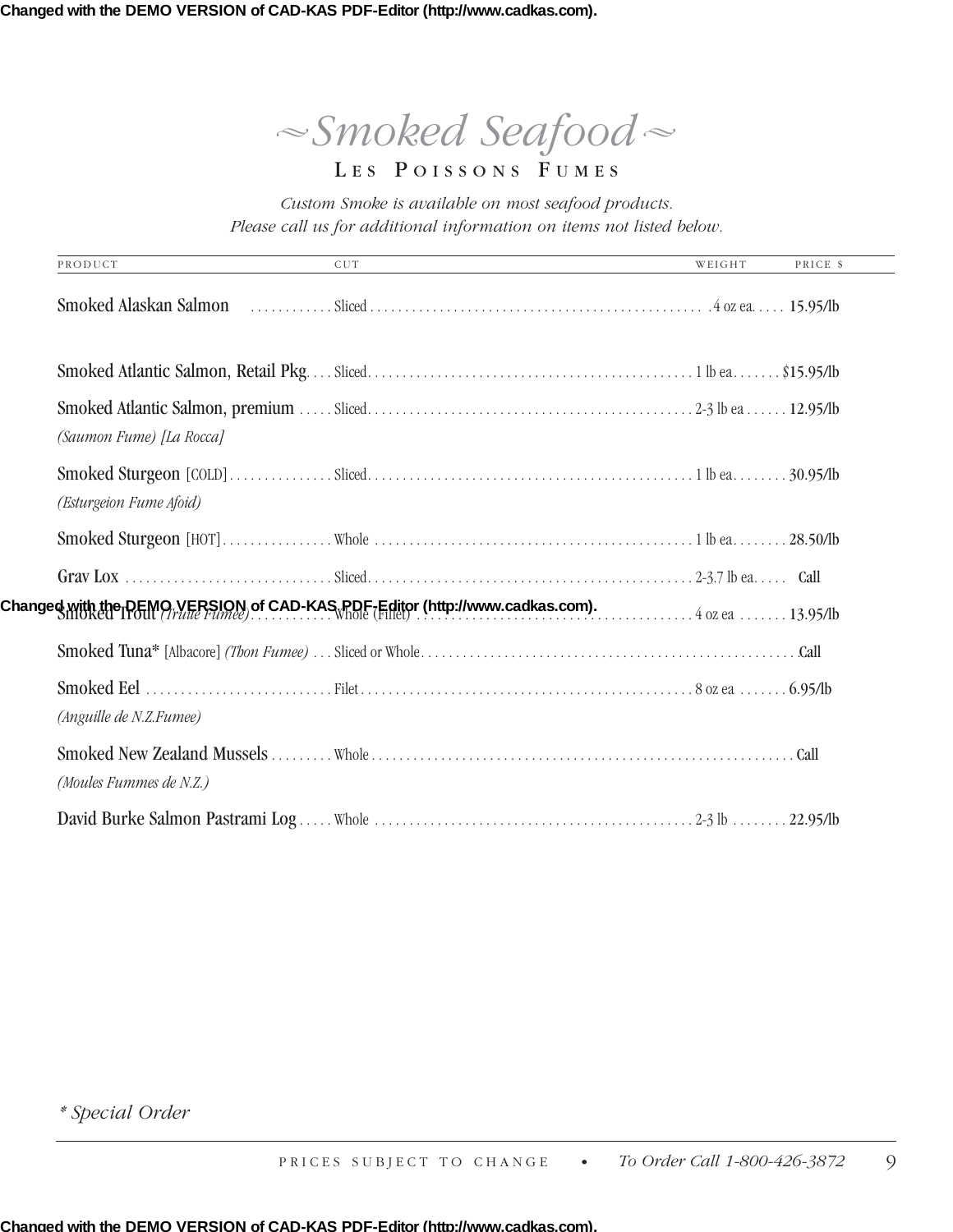### *Caviar*

| PRODUCT                                                                      | WEIGHT | PRICE \$                           |
|------------------------------------------------------------------------------|--------|------------------------------------|
|                                                                              |        |                                    |
| [1st Grade, Giant Grain]                                                     |        | 8 oz sealed tin Market Price       |
|                                                                              |        | 1 lb traditional tin Market Price  |
|                                                                              |        |                                    |
| [Large Grain]                                                                |        | 8 oz sealed tin Market Price       |
|                                                                              |        | 1 lb traditional tin. Market Price |
|                                                                              |        |                                    |
| [Medium Grain]                                                               |        | 8 oz sealed tin Market Price       |
|                                                                              |        | 1 lb traditional tin Market Price  |
| Baltic Golden, Frozen                                                        |        |                                    |
|                                                                              |        |                                    |
|                                                                              |        |                                    |
| Changed with the DEMO VERSION of CAD-KAS PDF-Editor (http://www.cadkas.com). |        |                                    |
|                                                                              |        |                                    |
|                                                                              |        |                                    |
|                                                                              |        |                                    |
|                                                                              |        |                                    |
|                                                                              |        |                                    |

*\* Special Order*

*To Order Call 1-800-426-3872* • PRICES SUBJECT TO CHANGE 10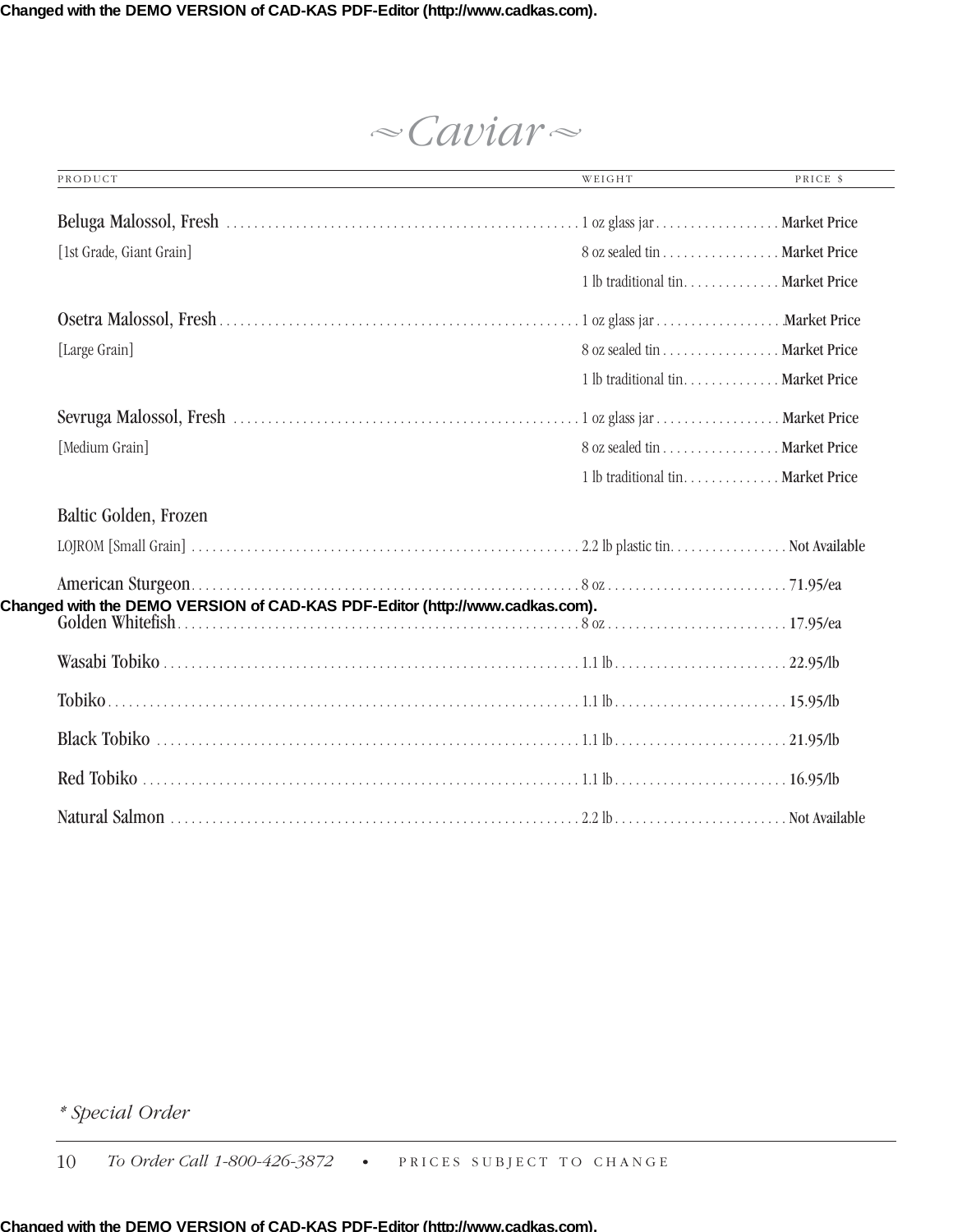# *Foie Gras & Truffles*

#### LE FOIE GRAS ET LES TRUFFES

*Both the Sonoma Foie Gras Company and Hudson Valley Company have been producing unsurpassed quality Foie Gras for America's leading Chefs. The Sonoma Foie Gras is produced from Top Quality Muscovy Ducks while the Hudson Valley Foie Gras is produced from the best Moulard Ducks.*

| PRODUCT                                                                                                                                                                                                              | WEIGHT | PRICE \$ |
|----------------------------------------------------------------------------------------------------------------------------------------------------------------------------------------------------------------------|--------|----------|
| Fresh Duck Foie Gras [Hudson Valley]                                                                                                                                                                                 |        |          |
|                                                                                                                                                                                                                      |        |          |
|                                                                                                                                                                                                                      |        |          |
|                                                                                                                                                                                                                      |        |          |
|                                                                                                                                                                                                                      |        |          |
| Fresh Moulard Duck Foie Gras [Sonoma Valley]                                                                                                                                                                         |        |          |
|                                                                                                                                                                                                                      |        |          |
|                                                                                                                                                                                                                      |        |          |
|                                                                                                                                                                                                                      |        |          |
| Goose Foie Gras [ROUGIE] (France)                                                                                                                                                                                    |        |          |
|                                                                                                                                                                                                                      |        |          |
| Truffles Products (Les Truffes)<br>Truffles from Oregon, France and Italy are available "in Season." The Truffle items below are a partial listing only.<br>Please call for current product availability and prices. |        |          |
|                                                                                                                                                                                                                      |        |          |
|                                                                                                                                                                                                                      |        |          |
|                                                                                                                                                                                                                      |        |          |
|                                                                                                                                                                                                                      |        |          |
|                                                                                                                                                                                                                      |        |          |
|                                                                                                                                                                                                                      |        |          |
|                                                                                                                                                                                                                      |        |          |
|                                                                                                                                                                                                                      |        |          |
|                                                                                                                                                                                                                      |        |          |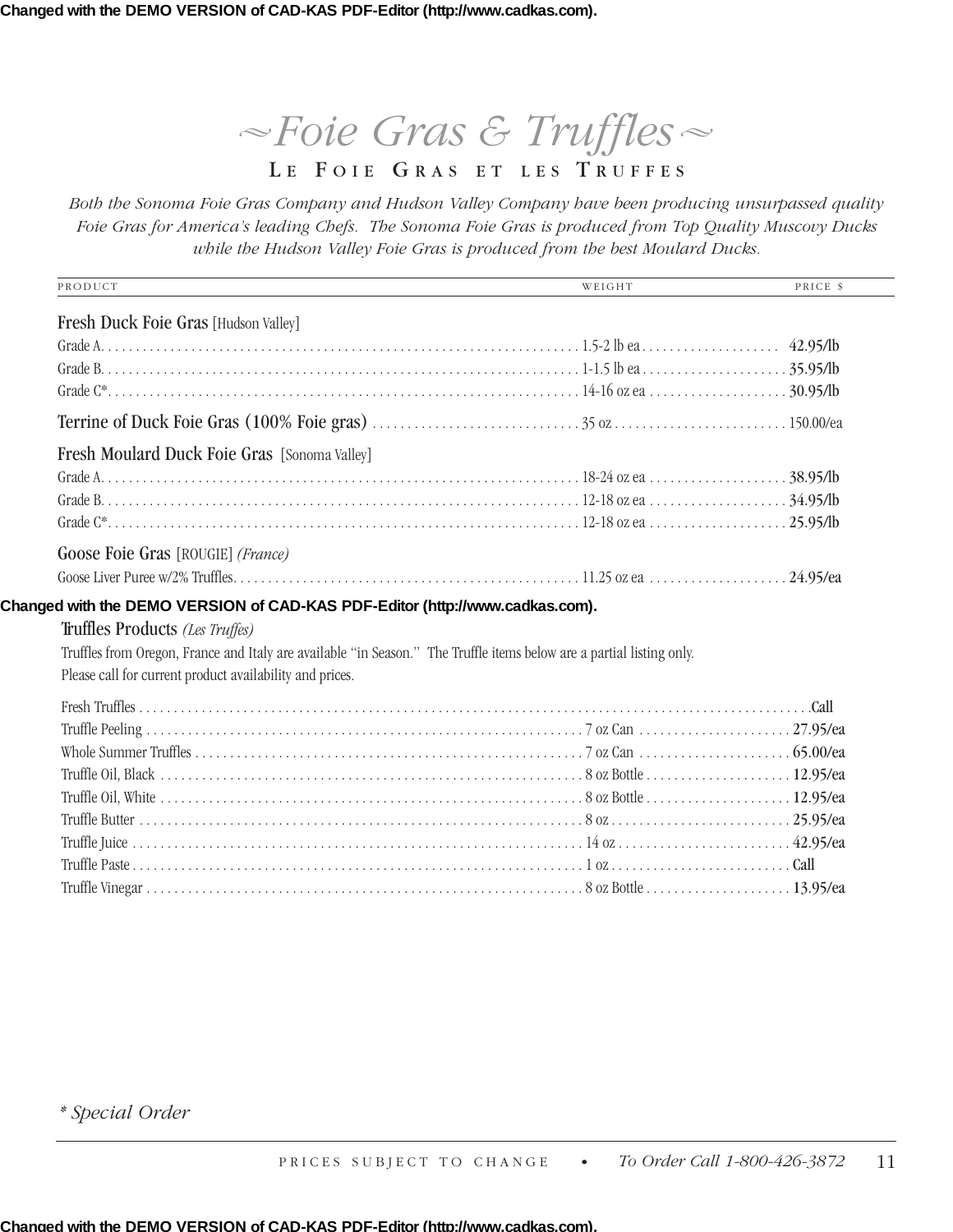*Pates*

#### (2 D A YS NOTICE PER ORDER )

*The Pates are packaged in 5 pound loaves, retail package is available with advanced notice. Cocktail size of 1.1lb available on some pates. Please call for more information.*

| 19. Mousse de Canard au Poivre Vert—finely ground, but firm textured duck with green peppercorns. Not Available |
|-----------------------------------------------------------------------------------------------------------------|
|                                                                                                                 |
|                                                                                                                 |
|                                                                                                                 |
|                                                                                                                 |
|                                                                                                                 |
|                                                                                                                 |
|                                                                                                                 |
|                                                                                                                 |
|                                                                                                                 |

*\* Special Order*

*To Order Call 1-800-426-3872* • PRICES SUBJECT TO CHANGE 12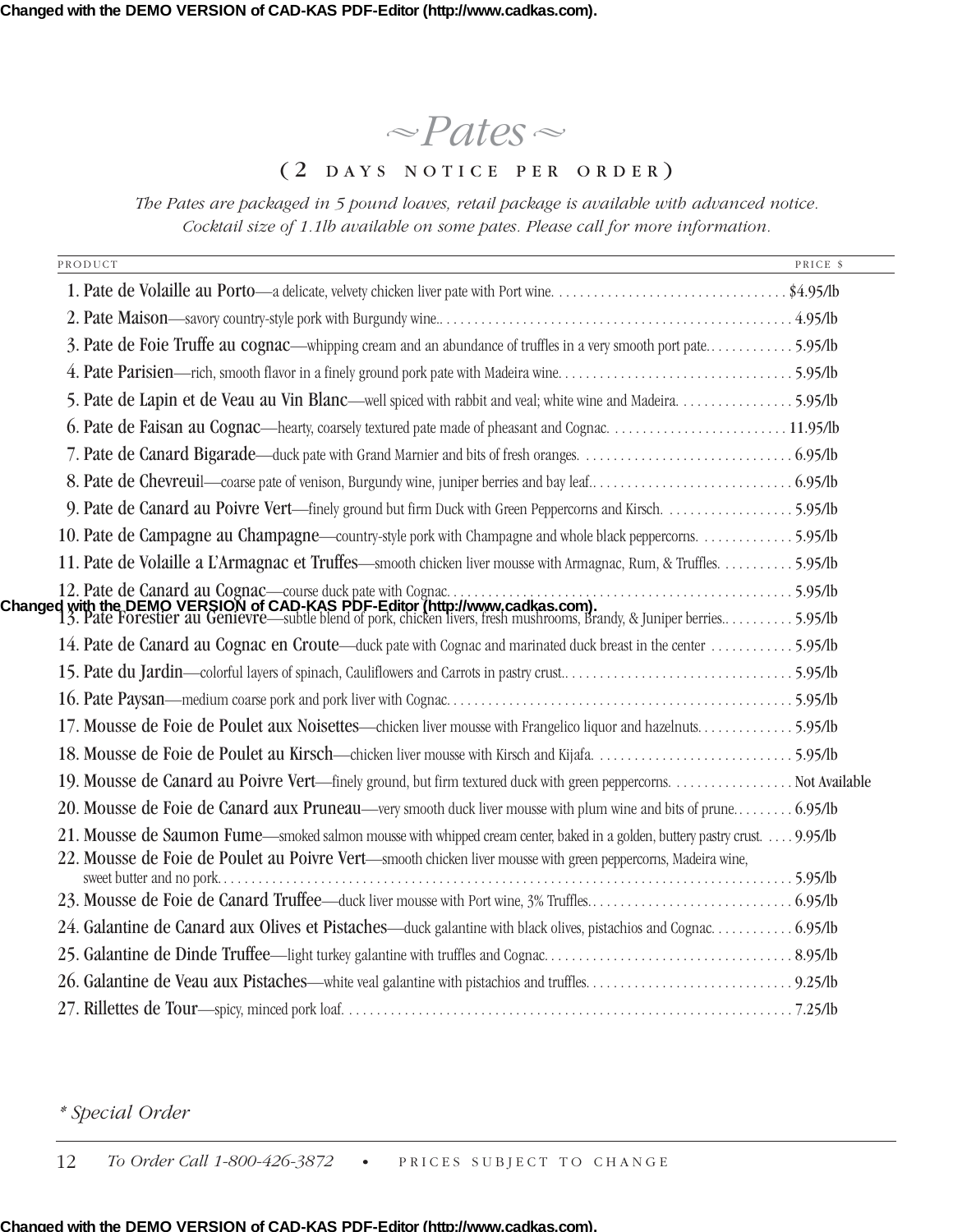| PRODUCT                                                                                    | PKG SIZE | CASE SIZE | WEIGHT | PRICE \$ |
|--------------------------------------------------------------------------------------------|----------|-----------|--------|----------|
|                                                                                            |          |           |        |          |
|                                                                                            |          |           |        |          |
|                                                                                            |          |           |        |          |
|                                                                                            |          |           |        |          |
|                                                                                            |          |           |        |          |
|                                                                                            |          |           |        |          |
|                                                                                            |          |           |        |          |
|                                                                                            |          |           |        |          |
|                                                                                            |          |           |        |          |
| Changed WithetweVDEMO SVERSION of CAD&KASKPDF-Editor (http://www.dadkas.com) lb/cs 5.25/lb |          |           |        |          |
|                                                                                            |          |           |        |          |
|                                                                                            |          |           |        |          |
|                                                                                            |          |           |        |          |
|                                                                                            |          |           |        |          |
|                                                                                            |          |           |        |          |
|                                                                                            |          |           |        |          |
|                                                                                            |          |           |        |          |
|                                                                                            |          |           |        |          |
| 19. German                                                                                 |          |           |        |          |

PRICES SUBJECT TO CHANGE • *To Order Call 1-800-426-3872* 13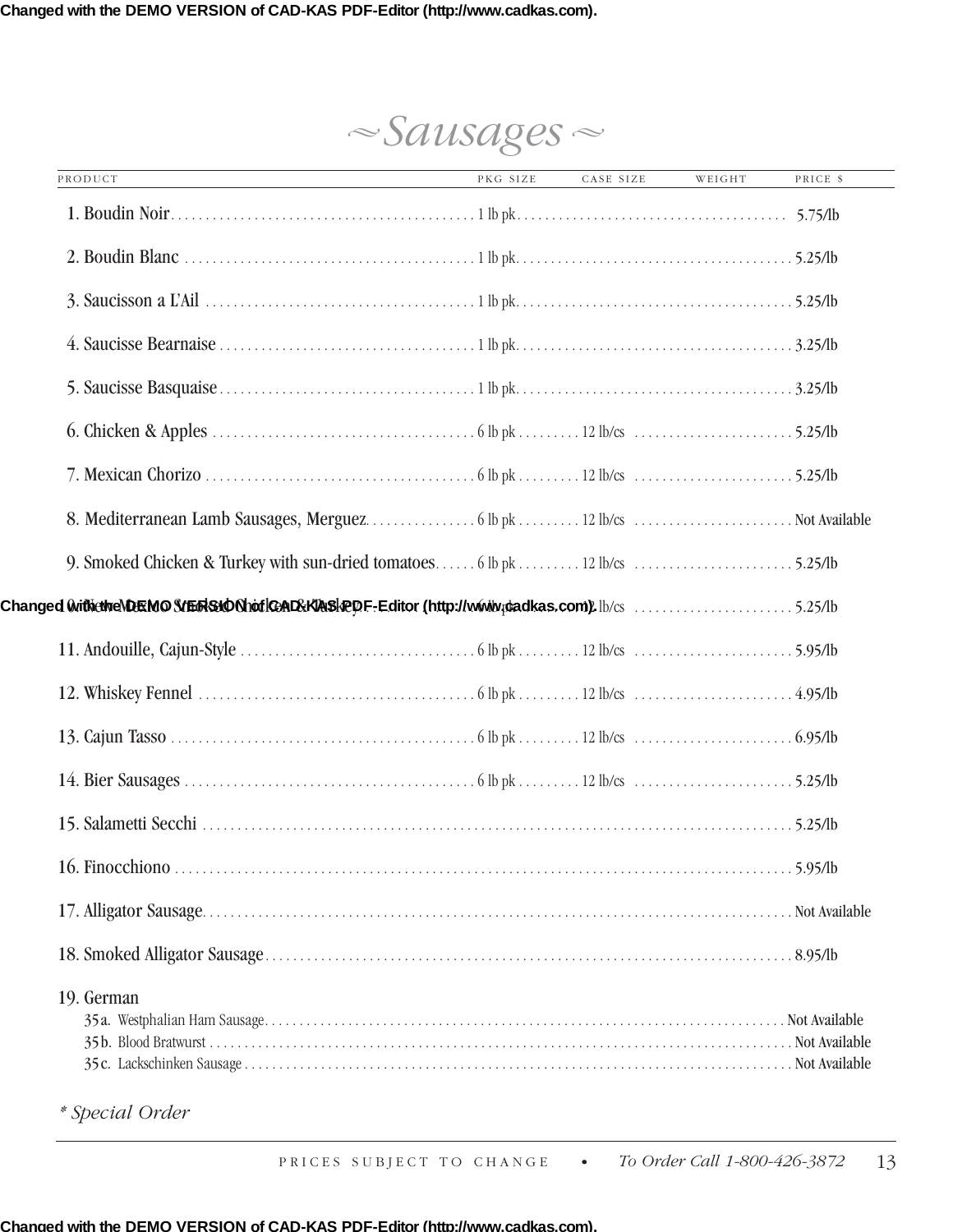## *Fabrique Délices Specialties*

PRODUCT PRICE \$

#### *Specialty Meats\**

#### *Specialty Sausages\**

#### *Fish and Seafood Specialties\**

*All natural terrines, hand decorated and marked for even slicing*

| Changed with the DEMO VERSION of CAD-KAS PDF-Editor (http://www.cadkas.com).<br>Changed with the DEMO VERSION of CAD-KAS PDF-Editor (http://www.cadkas.com). |  |
|--------------------------------------------------------------------------------------------------------------------------------------------------------------|--|
|                                                                                                                                                              |  |
|                                                                                                                                                              |  |
|                                                                                                                                                              |  |
|                                                                                                                                                              |  |

#### *Smoked Meats and Duck Specialties\**

#### *\* Special Order*

*To Order Call 1-800-426-3872* • PRICES SUBJECT TO CHANGE 14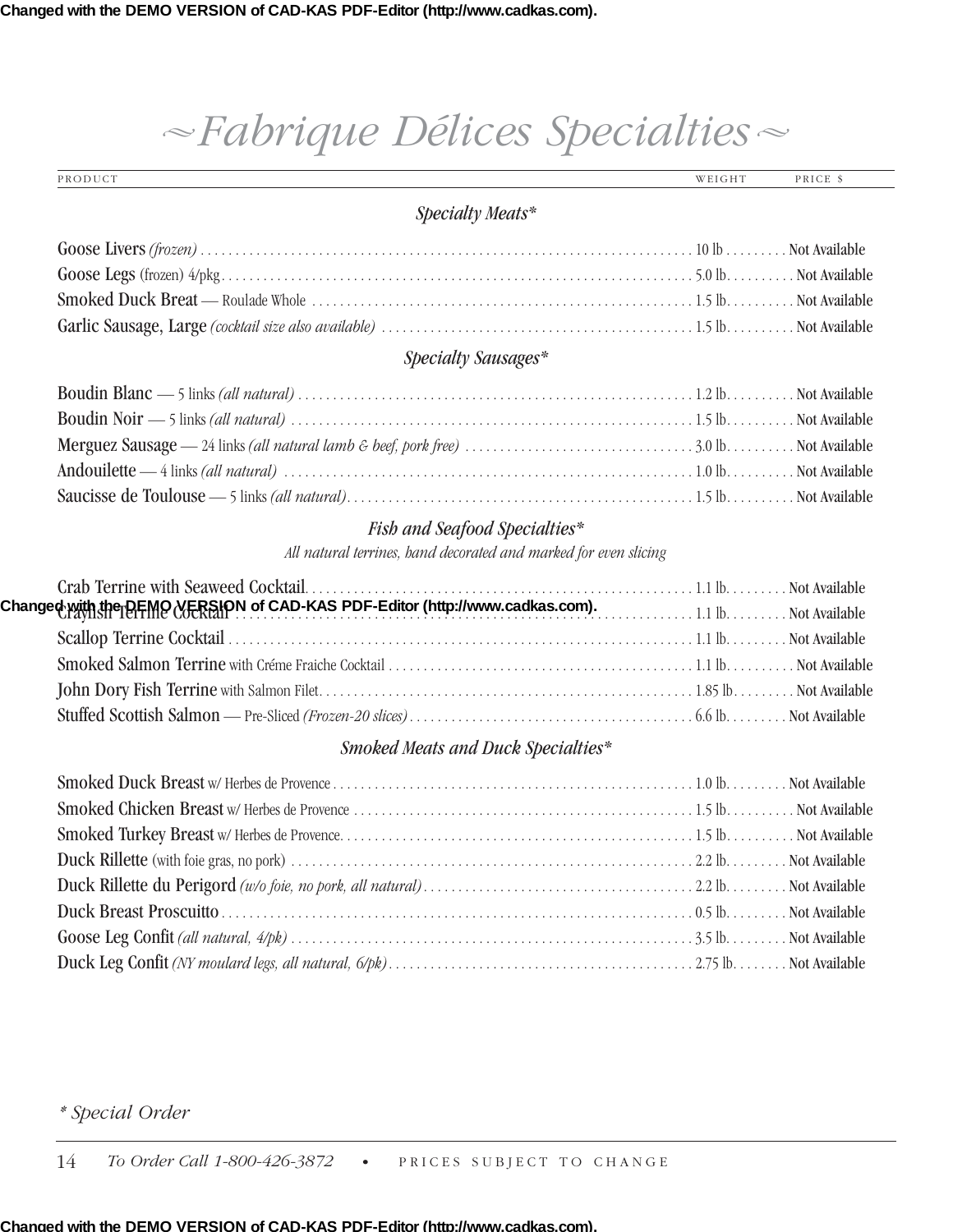## *Chateau Royal Smoked Specialties*

#### WILD GAME SAUSAGES

*Blast-Frozen, approximately 4-5 links/lb. One pound vacuum pack, 10 lb case. Some cooked/uncooked. Please inquire.*

| PRODUCT | PRICE \$ |
|---------|----------|
|         |          |
|         |          |
|         |          |
|         |          |
|         |          |
|         |          |
|         |          |
|         |          |
|         |          |

#### **Changed with the DEMO VERSION of CAD-KAS PDF-Editor (http://www.cadkas.com).**

#### WILD GAME RAVIOLI<sup>(\*)</sup>

*All ravioli fillings are roasted/fully cooked, and each variety has its own distinct flavor. (Packed frozen in 9.6 oz bags, 15 Pkg per 9.0lb case.)*

| PRODUCT                                                                                         | PRICE \$ |
|-------------------------------------------------------------------------------------------------|----------|
| Polarica Buffalo Ravioli with wild mushrooms and Port wine in a sun-dried tomato pasta\$8.95/lb |          |
|                                                                                                 |          |
|                                                                                                 |          |
|                                                                                                 |          |
|                                                                                                 |          |
|                                                                                                 |          |
|                                                                                                 |          |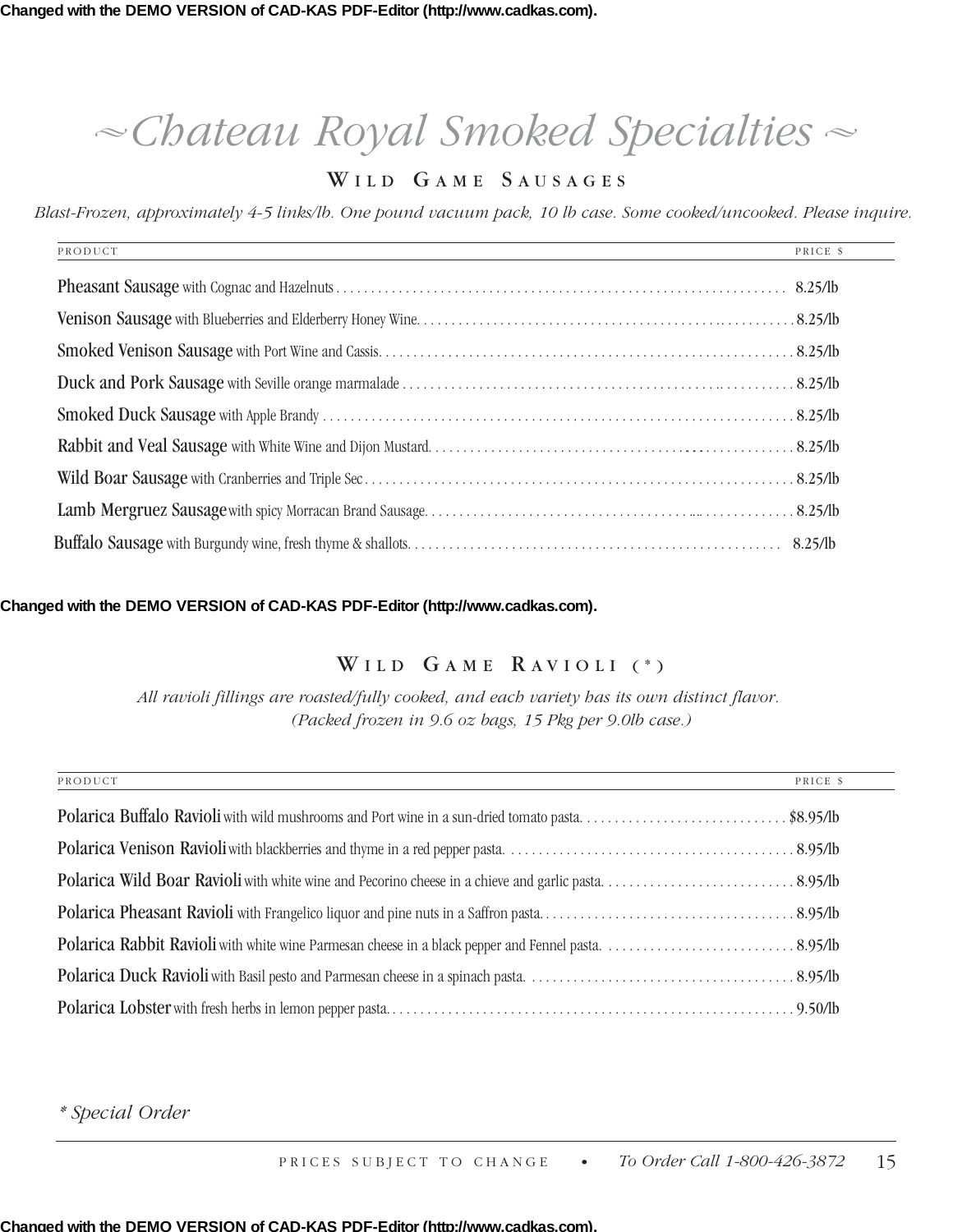### *Wild Berries & Currants*

#### LES BAIES SAUVAGES

*During the few short weeks of the Scandinavian summer, Polarica's Berries are harvested wild in Sweden's Arctic regions. Alive with color, bursting with juicy flavor, these wild berries have incomparable taste and texture—a delightful specialty.*

| PRODUCT                                                                      | WEIGHT<br>PRICE \$ |
|------------------------------------------------------------------------------|--------------------|
|                                                                              |                    |
|                                                                              |                    |
|                                                                              |                    |
|                                                                              |                    |
|                                                                              |                    |
|                                                                              |                    |
| Fresh Berries*                                                               |                    |
|                                                                              |                    |
|                                                                              |                    |
|                                                                              |                    |
| Currants                                                                     |                    |
|                                                                              |                    |
|                                                                              |                    |
| Changed with the DEMO VERSION of CAD-KAS PDF-Editor (http://www.cadkas.com). |                    |
|                                                                              |                    |
|                                                                              |                    |
|                                                                              |                    |
|                                                                              |                    |
|                                                                              |                    |
| Many other purees are also available, please call with any requests          |                    |
| Dried Fruit & Berries                                                        |                    |
|                                                                              |                    |
|                                                                              |                    |
|                                                                              |                    |
|                                                                              |                    |
|                                                                              |                    |
|                                                                              |                    |
|                                                                              |                    |
|                                                                              |                    |
|                                                                              |                    |
|                                                                              |                    |
|                                                                              |                    |

*\* Special Order*

*To Order Call 1-800-426-3872* • PRICES SUBJECT TO CHANGE 16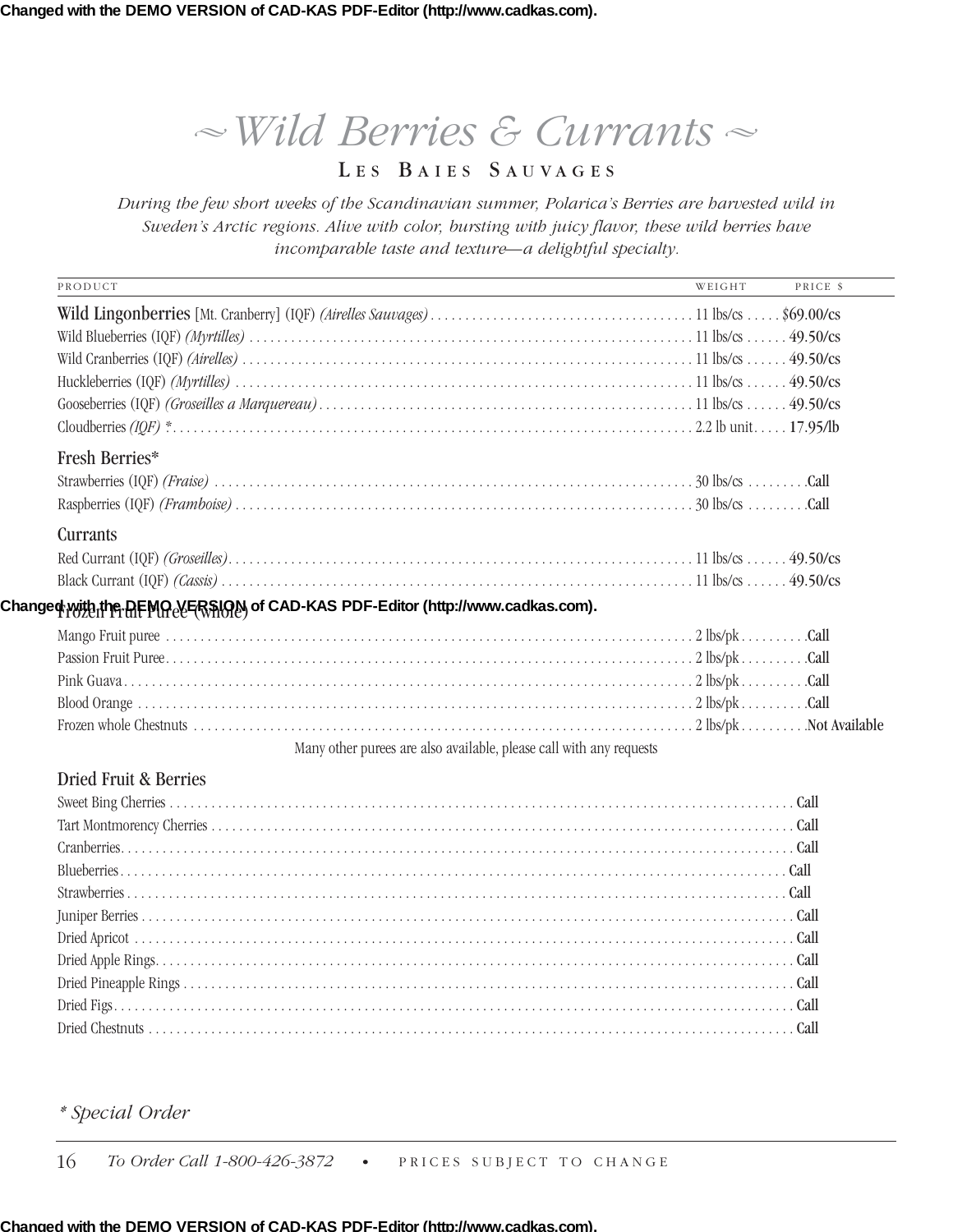### $\sim$  *Grains, Legumes, Etc.*  $\sim$ LES FECULENTS, LES LEGUMES, ETC.

| PRODUCT | WEIGHT | PRICE \$ |
|---------|--------|----------|
|         |        |          |
|         |        |          |
|         |        |          |
|         |        |          |
|         |        |          |
|         |        |          |
|         |        |          |
|         |        |          |
|         |        |          |
|         |        |          |
|         |        | -Call    |

*Other Grains and Legumes are available, please give us a call with any questions or requests that you may have.*

*Fresh Pasta* 

*(Made to order, please allow three days. Available in 10lb cases)* **Changed with the DEMO VERSION of CAD-KAS PDF-Editor (http://www.cadkas.com).**

*Fresh pasta prepared as rolls, sheets or cut to order is available in a variety of flavors:*

*Ancho Chili* • *Basil* • *Beet* • *Black Pepper* • *Black (Squid Ink)* • *Buckwheat* • *Bumblebee* • *Carrot* • *Chipotle* • *Chive* • *Chocolate* • *Cilatntro* • *Confetti* • *Corn Meat* • *Dill* • *Egg* • *Four Color Mix* • *Garlic* • *Herb* • *Jalapeno* • *Jalapeno-Cilantro* • *Lemon* • *Lemon-Black Pepper* • *Lemon Dill* • *Lemon-Parsley* • *Macchiato* • *Mushroom* • *Nori* • *Olive* • *Pumpkin (seasonal)* • *Rainbow* • *Red Bell Pepper* • *Saffron* • *Spinach* • *Sundried Tomato* • *Tarragon* • *Tomato . Tomato Basil* • *Tri Color Mix* • *Turmeric* • *Whole Wheat* • *Zebra*

*(Specialty filled pastas also available. Please call for available shapes and fillings.)*

# *Wild & Cultivated Mushrooms*

#### LES CHAMPIGNONS SAUVAGES & DE CULTURE

*All of Polarica's wild and cultivated mushrooms are sold fresh. Availability varies according to season and weather conditions. Please call for current price and availability*

Black Morels • Frozen Porcini (imported) • Angel Trumpets • Matsutake • Shiitake • Candy Caps • Enoki • Porcini (Cepes) • Portabella • King Boletus • Chanterelles Black • Oyster Mushrooms • Chanterelles White • Lobster Mushrooms • Chanterelles Golden • Giant Puffballs • Hedgehogs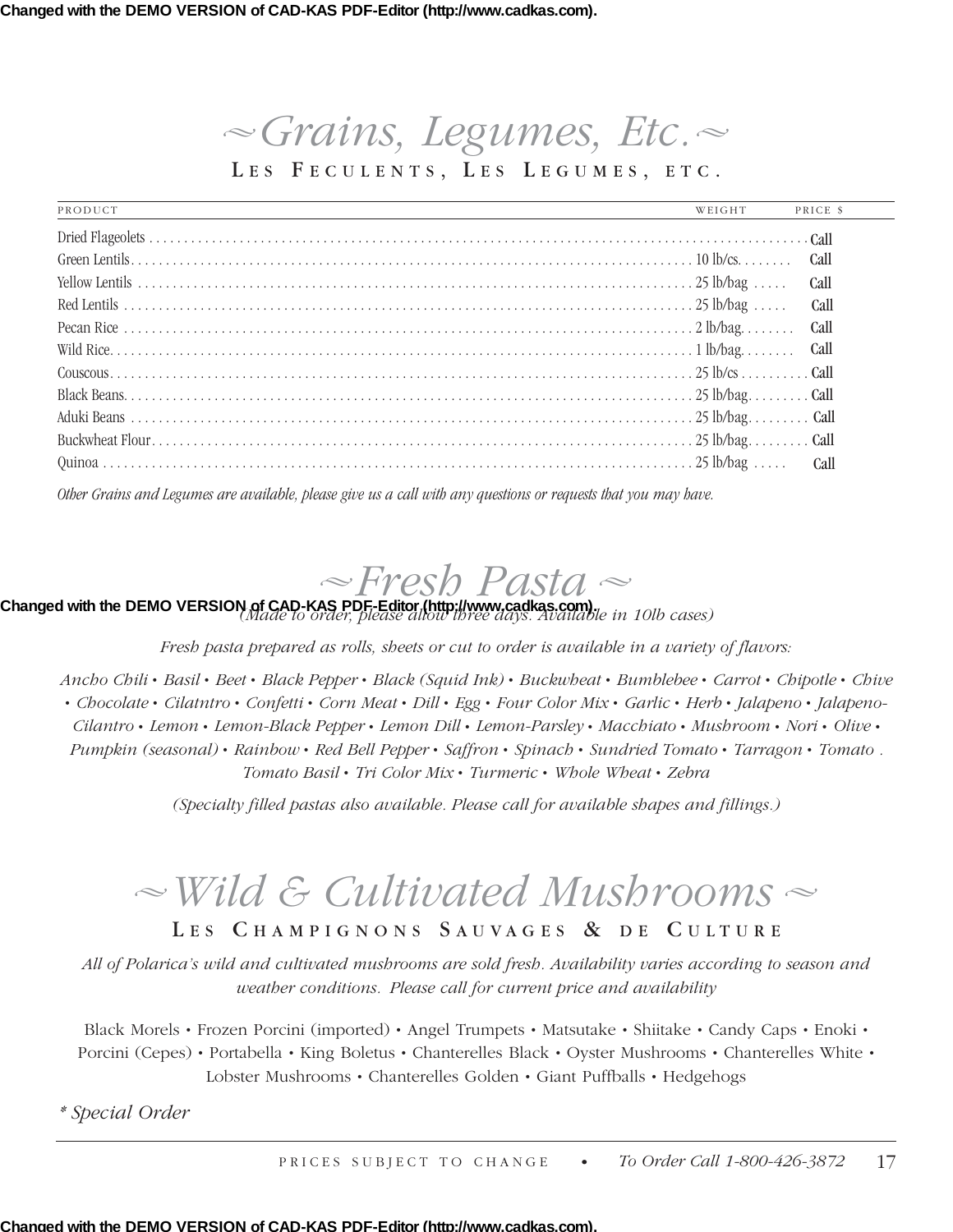*Dried Mushrooms* 

LES CHAMPIGNONS SECS

| PRODUCT         | PKG | PRICE \$ |
|-----------------|-----|----------|
|                 |     |          |
| Porcini (Cepes) |     |          |
|                 |     |          |
|                 |     |          |
|                 |     |          |
|                 |     |          |
|                 |     |          |
|                 |     |          |

*Specialty Produce* 

(Vary with the Seasons)

LES SPECIALITES DU POTAGER

Vegetables\* *(Legumes)*

Changed with the DEMO WERSION of CAD-KAS PDF-Editor (http://www.cadkas.com).<br>Changed with the DEMO WERSION of CAD-KAS PDF-Editor (http://www.cadkas.com). • Mache • Potatoes (Purple Peruvian, Rose) • Fennel • Jalapeno Peppers • Fava Beans • Cerrano Peppers •

Seasonal Mixed Greens • Pasilla Peppers • Sugar Snaps • Yellow Pear Tomatoes • Sun Dried Tomatoes • Wasabi root • Fiddlehead Fern • Ramps and Wild Leeks • White Asparagus • Microgreens

#### Miniature Vegetables\* *(Legumes Miniatures)*

Baby Corn • Baby Lettuce • Baby Artichokes • Baby Fennel • Baby Beets (Red, Gold, White, Striped) • Baby Eggplant (Japanese) • Baby Red Chard • Baby Turnips • Baby Squash (Yellow, Green, Acorn, Pattypan, Crookneck)

#### Exotic Fruits\* *(Fruits Exotiques)*

Blood Oranges • Kiwi • Passion Fruit • Figs • Mango • Baby Pineapple • Papaya • Tamarillo • Guava • Pomegranate • Quince • Persimmon

#### Edible Blossoms\* *(Fleurs Comestibles)*

Squash Blossoms • Assortment Tray of Blossoms • Sage (Blue Field, Purple) • Rose Geranium •

Calendula Blossoms • Apricot Geranium • Red Lipstick Sage • Lemon-Lime Geranium • Anise Blossoms

• Lemon Verbena • Pineapple Sage • Nasturtiums • Borage

#### Fresh Herbs\* *(Herbes Aromatiques)*

Rosemary • Anise • Licorice Mint • Comfrey • Wild Mint • Chervil • Tarragon • Lemon Thyme • Oregano • Thyme • Basil • Winter Savory • Fennel Pollen

*\* Special Order*

*To Order Call 1-800-426-3872* • PRICES SUBJECT TO CHANGE 18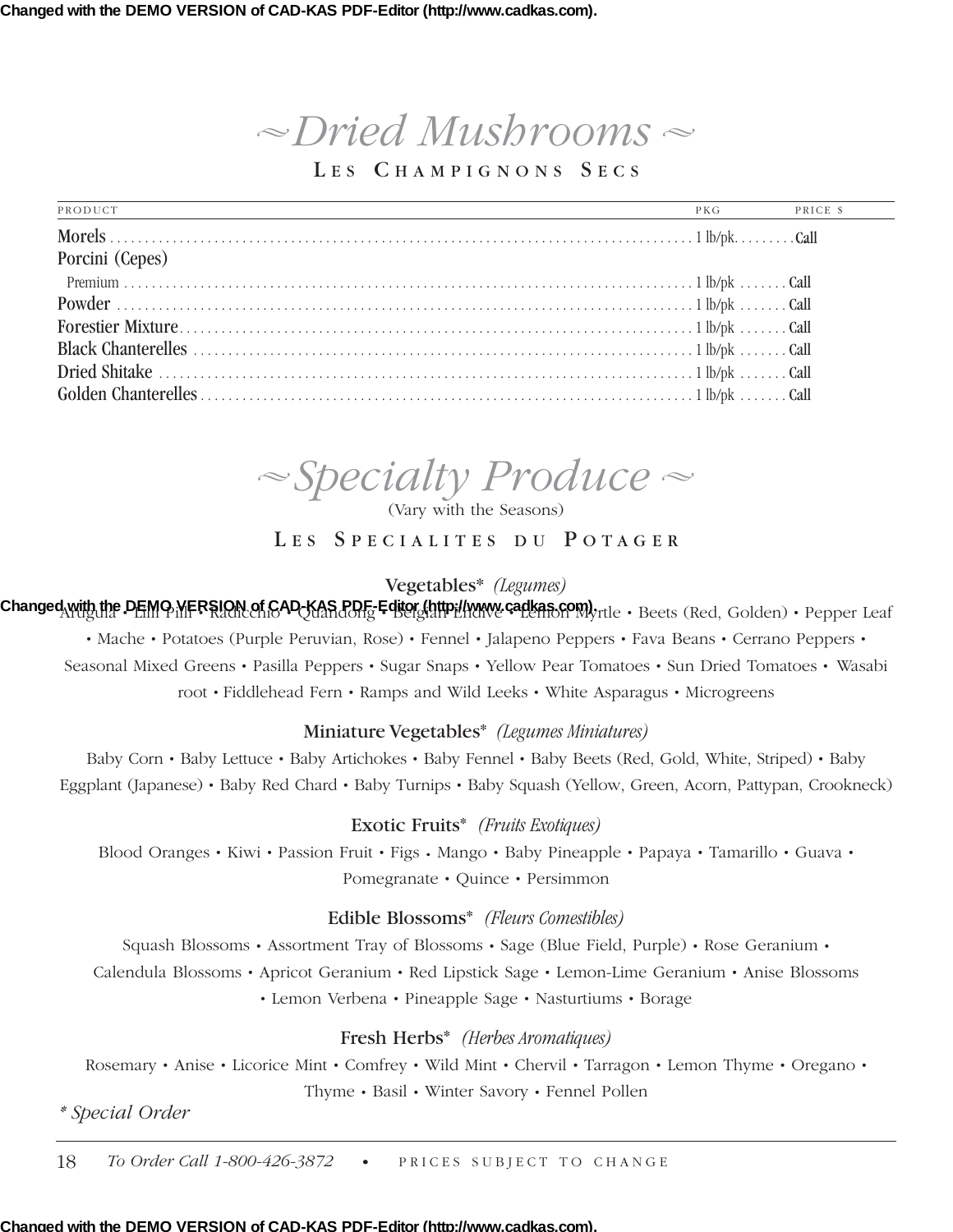*Spanish Saffron* 

#### LE SAFRAN

*Saffron has been cultivated and highly valued in the Middle East for approximately 4,000 years. Saffron has been used as an aromatic flavoring, perfume, dye, medicine and even as an aphrodisiac. Saffron has been so prized that at times it has been worth almost its weight in gold. Because of Saffron's life expectancy, it is cultivated once a year.*

| PRODUCT | PRICE S |
|---------|---------|
|         |         |
|         | Call    |

*Cheese* 

LES FROMAGES

| PRODUCT                   | CASE SIZE | WEIGHT | PRICE \$ |
|---------------------------|-----------|--------|----------|
|                           |           |        |          |
|                           |           |        |          |
|                           |           |        |          |
|                           |           |        |          |
|                           |           |        |          |
|                           |           |        |          |
|                           |           |        |          |
| Laura Chenel Goat Cheeses |           |        |          |
|                           |           |        |          |
|                           |           |        |          |
|                           |           |        |          |
|                           |           |        |          |
|                           |           |        |          |
|                           |           |        |          |

## *Various Products (Special Order)*

PRODUITS DIVERS

Fresh Pastas • Kosher or Halal Products • Asian Products and Spices • Gourmet Sauces Specialty Olives • Assorted Dried Peppers • Exotic Nuts • Oils and Vinegars

*\* Special Order*

PRICES SUBJECT TO CHANGE • *To Order Call 1-800-426-3872* 19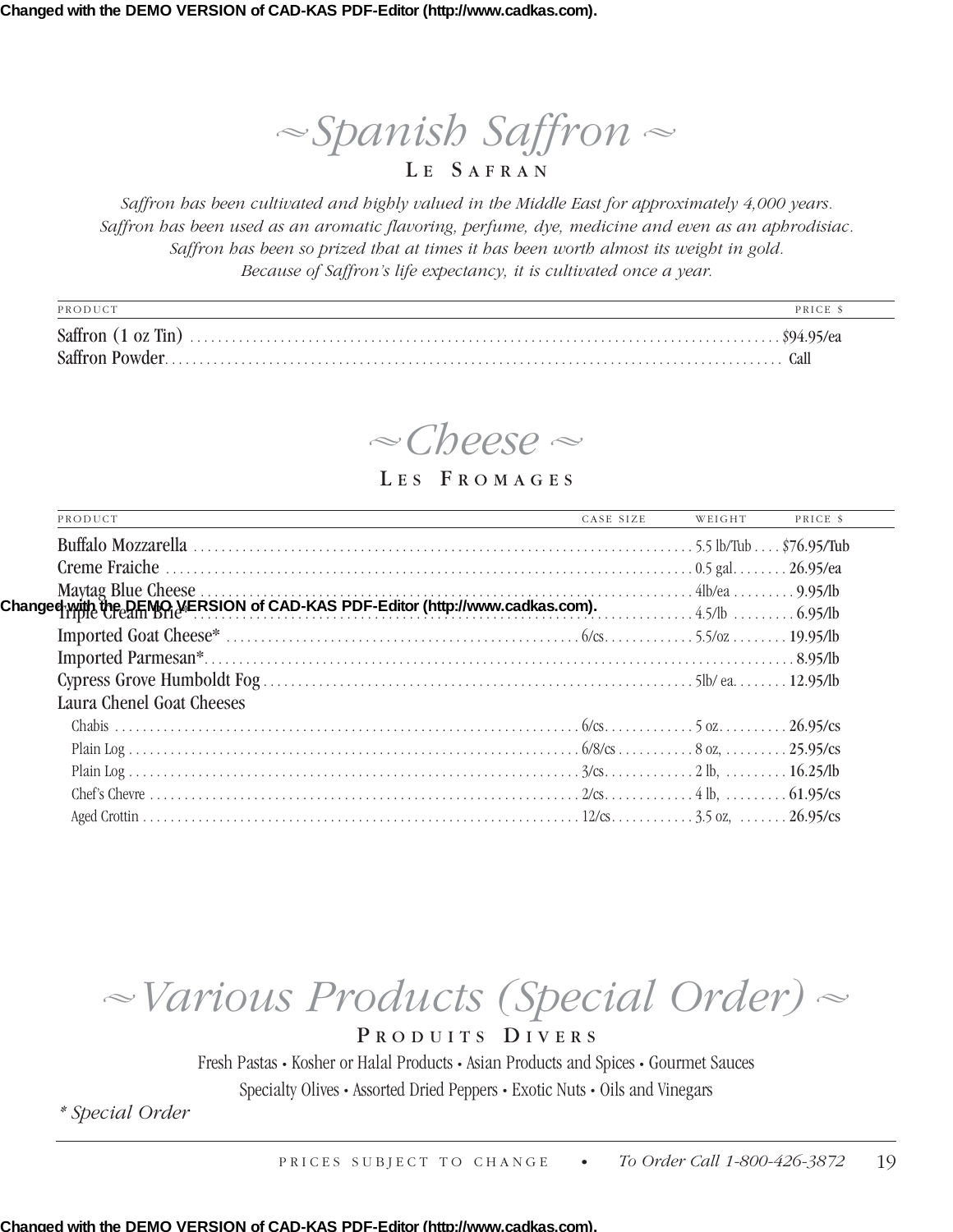#### WHOLESALE

*All listed weights are approximate*

#### Terms:

Net 10 days (from receipt), \$25 charge will be made for first check returned due to insufficient funds. Accounts with open invoi ces 30 days past due will be charged an additional late fee based on a 24% annual interest rate. In the event of any lawsuit filed to collect past due invoices, Polarica Inc. shall be entitled to collect any attorney fees and court costs incurred therein. Prices are subject to change without notice. Sales of all products subject to availability. Backorders will be communicated as soon as possible.

#### Delivery:

Free delivery on orders greater than \$150 within our local delivery area. (Orders less than \$150 will be delivered with a \$25 service charge.) Out of town accounts are shipped F.O.B. from our warehouse. Add a \$15/box handling charge for air shipments and \$5 per/box for out of town shipments. Orders under minimum amount will be subject to all subsequent freight charges unless authorized by Polarica Inc.

#### To Establish Credit:

C.O.D. until credit approved Credit will be extended when a NEW ACCOUNT FORM has been received and approved.

#### Damages and Claims:

All claims for damaged goods or delivery of wrong products must be made within 24 hours of receipt of the goods. Incorrect invoices must be reported immediately. All goods leaving our warehouse are well-packed in cartons meeting all carrier specifications. In the event of any damage or loss occurring during transit, we (Polarica Inc.) are not liable. All damages must be reported to the carrier and any subsequent claims must be made with carrier company. In the event of damaged goods, please do not deduct from invoice. Any necessary adjustments will be made by Polarica Inc.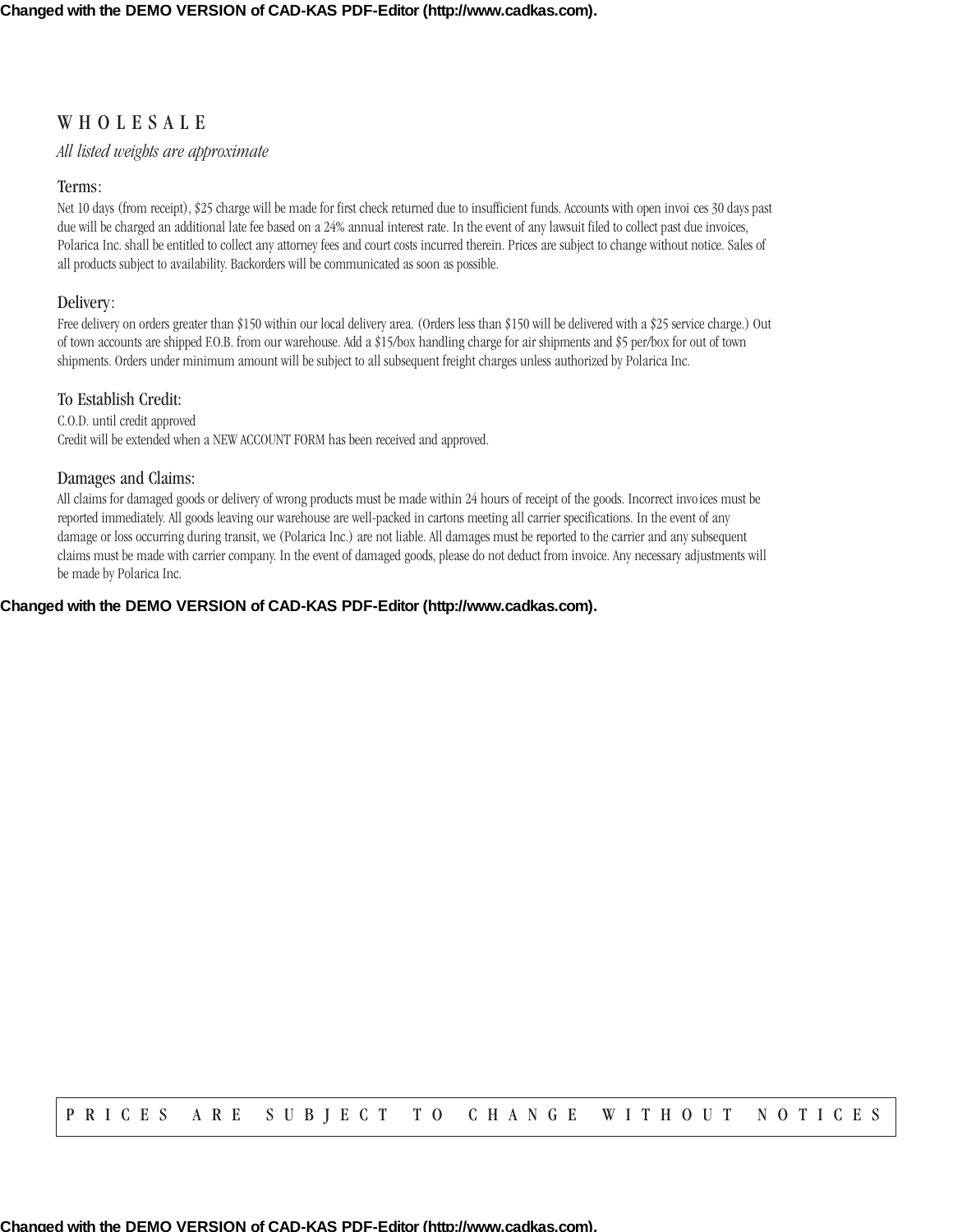**Changed with the DEMO VERSION of CAD-KAS PDF-Editor (http://www.cadkas.com).**